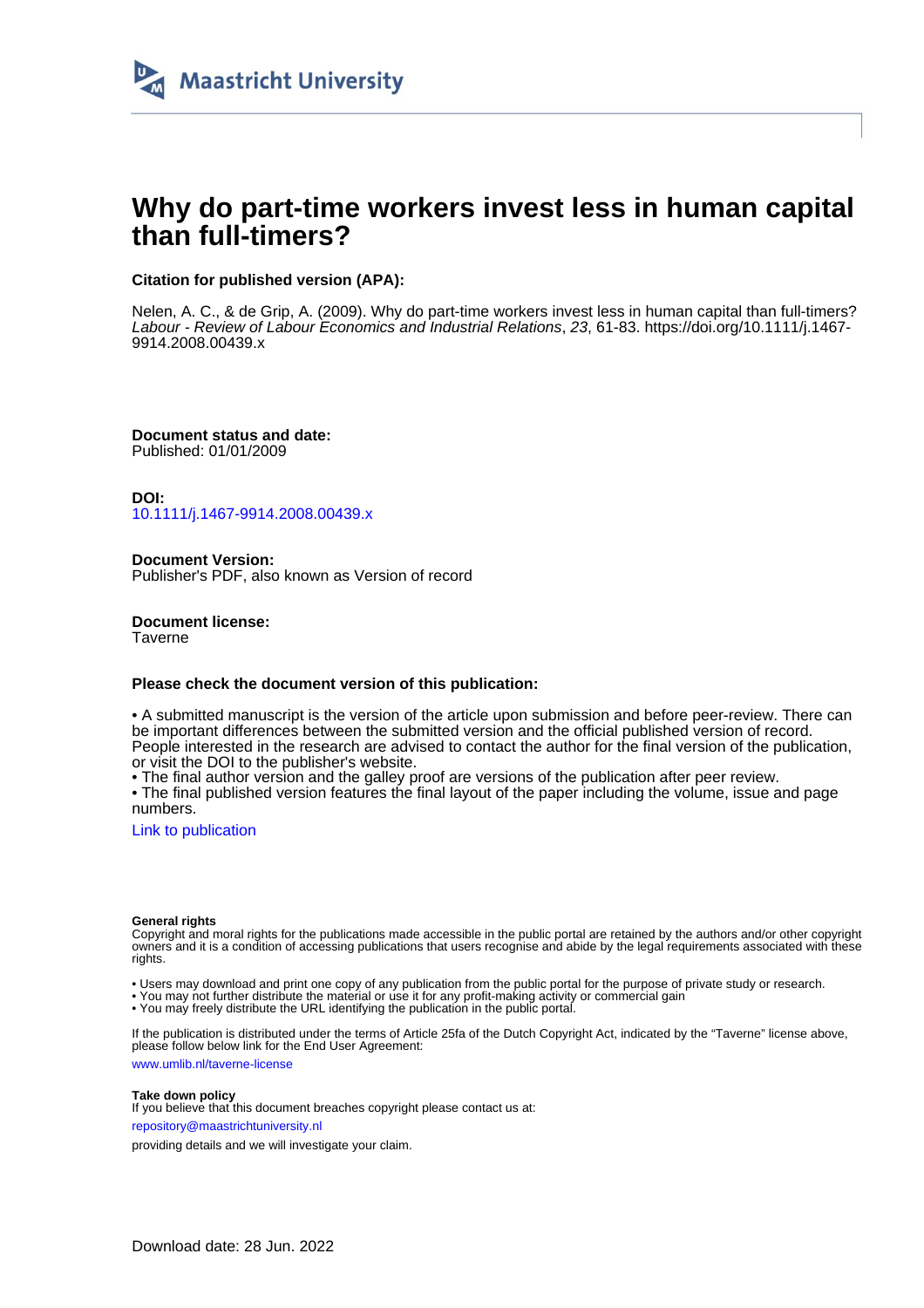# **Annemarie Nelen — Andries de Grip**

*Abstract.* We analyse whether lower investments in human capital of part-time workers are due to workers' characteristics or human resource practices of the firm. We focus on investments in both formal training and informal learning. Using the Dutch Life-Long-Learning Survey 2007, we find that part-time workers have different determinants for formal training and informal learning from fulltime workers. The latter benefit from firms' human resource practices such as performance interviews, personal development plans, and feedback. Part-time workers can only partly compensate the lack of firm support when they have a high learning motivation and imagination of their future development.

## **1. Introduction**

Several studies have found that part-time workers invest less in formal training than full-time workers (e.g. Greenhalgh and Mavrotas, 1996; Maximiano and Oosterbeek, 2007). This is an important finding because continuous upgrading of workers' skills is often assumed to be necessary to keep up with competitors. Human capital theory explains the lower training participation of part-time workers by lower incentives to invest in their human capital investments because part-timers have less working time to benefit from training investments. This holds both for the worker him- or herself and for the employer. However, in human capital literature there is no evidence on how this is effectuated. In this paper, we analyse the differences between part-time and full-time workers in the

LABOUR 23 (Special Issue) 61–83 (2009) JEL J22, J24, M53 © 2009 CEIS, Fondazione Giacomo Brodolini and Blackwell Publishing Ltd., 9600 Garsington Rd., Oxford OX4 2DQ, UK and 350 Main St., Malden, MA 02148, USA.

Annemarie Nelen (author for correspondence) — Andries de Grip, Research Center for Education and the Labour Market (ROA), Maastricht University PO Box 616, NL-6200 MD, the Netherlands. E-mail: a.[nelen@roa.unimaas.nl.](mailto:nelen@roa.unimaas.nl)

The authors thank Lex Borghans and Arnaud Dupuy for useful suggestions and Ben Kriechel, Thomas Dohmen, Hans Heijke, and Didier Fouarge for their comments on earlier versions of this paper.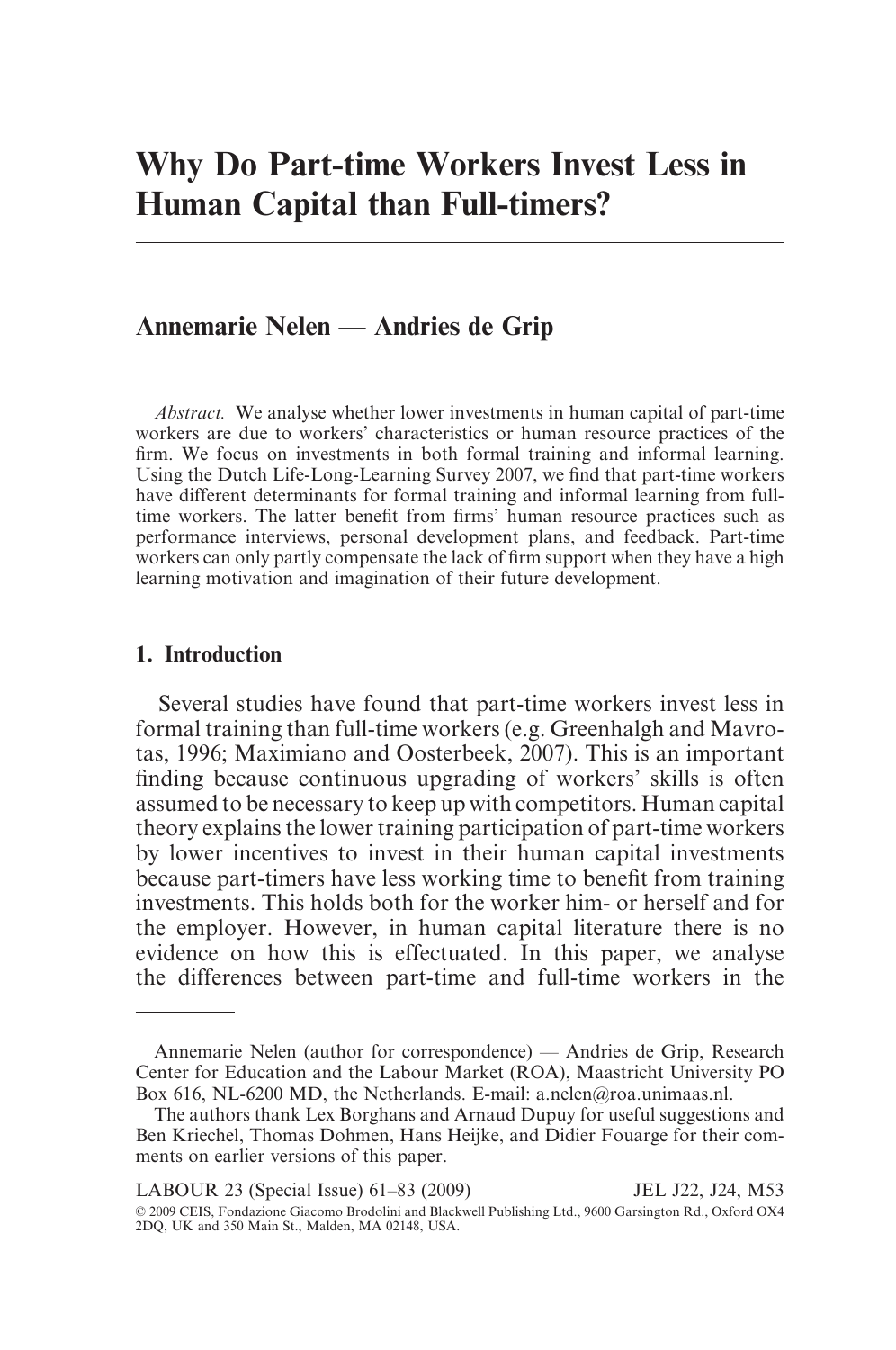determinants of both formal training and informal learning. Building on human capital theory, we focus on determinants related to both the demand and the supply side of the labour market.

We contribute to the existing literature in two ways. First, there are hardly any studies that analyse to what extent it is the firms or the part-time workers themselves who are responsible for the lower investment in human capital of part-time workers. The only exception we know is Maximiano and Oosterbeek (2007), which focuses on participation in formal training. We analyse to what extent the differences in both formal training and informal learning patterns of part-time workers are demand- or supply-led by distinguishing between workers' psychological characteristics and firms' human resource practices. Second, we broaden the literature on Human Resource Management (HRM), which generally relates different packages of human resource practices to productivity or job turnover (e.g. Ichniowski *et al*., 1997; Lynch and Black, 1998). In this paper, we relate human resource practices to investments in both formal training and informal learning.

For our analysis, we use data of the Dutch Life-Long-Learning Survey 2007. This survey focuses on knowledge development and training behaviour during the life cycle. We estimate separate human capital investment equations for part-time and full-time workers. To control for selectivity into employment status we use a Heckman-type selection correction model. We find that determinants of formal training and informal learning are different for part-time and full-time workers. In contrast to Maximiano and Oosterbeek (2007), we find that lower human capital investments for part-time workers are mainly demand-led. The human capital investment behaviour of part-time workers is influenced most by psychological characteristics such as imagination of future development, whereas full-time workers are particularly positively influenced by their firms' human resource practices such as performance interviews, personal development plans, and feedback.

The structure of this paper is as follows. The next section gives a brief review of the relevant literature. Section 3 describes the data and gives some descriptive statistics. In Section 4, we describe the estimation method and show the main results. Section 5 concludes.

## **2. Related literature**

Human capital theory states that both firms and workers weigh the costs and benefits of investing in training (Becker, 1964). As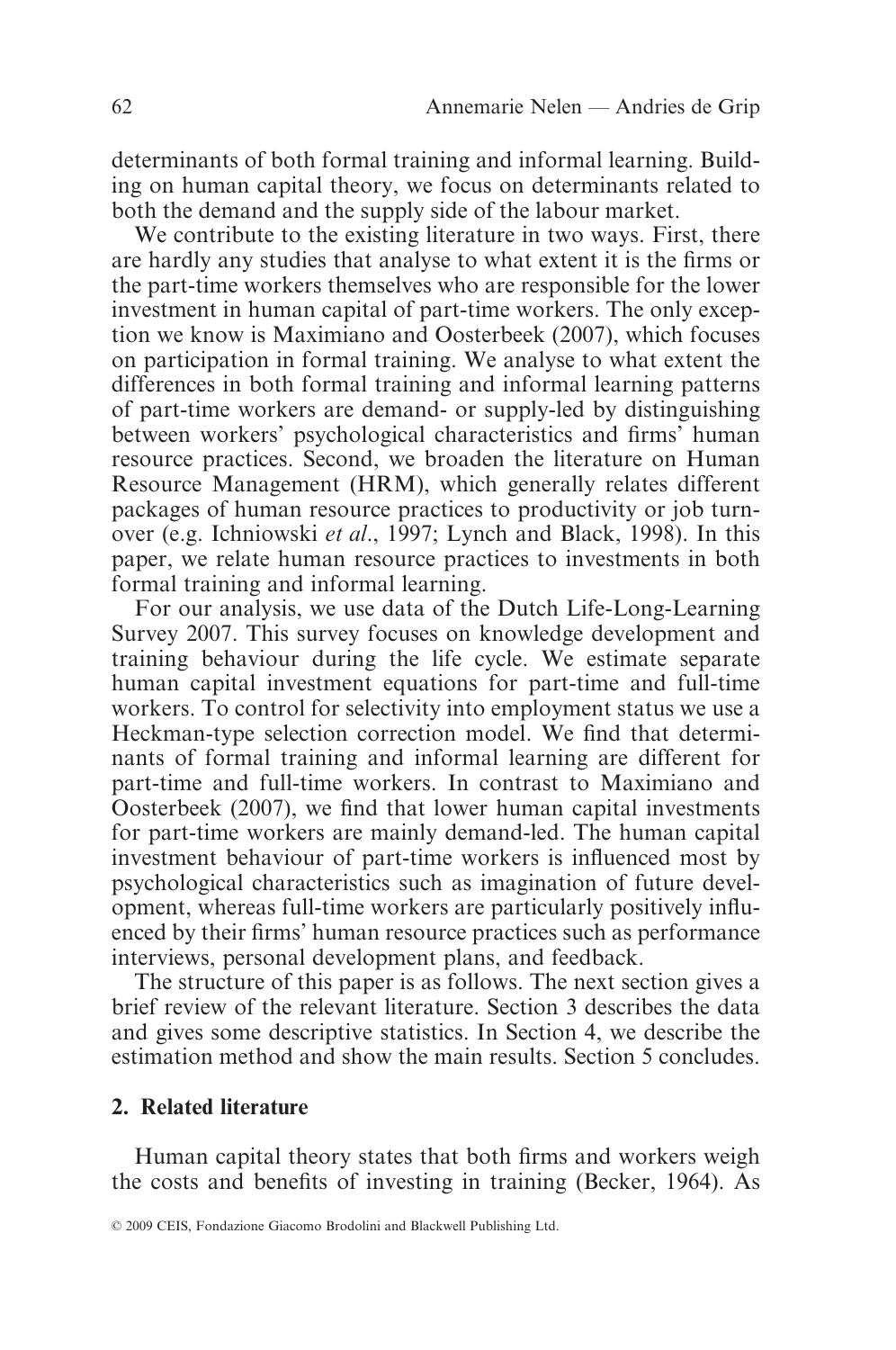training participation lowers current productivity and increases productivity after training, the working time during which workers can benefit from higher future earnings is important for the decision to invest. As part-timers work by definition fewer hours, they are expected to participate less in training and spend less time on informal learning because they have less time to benefit from their investments, whereas the investment costs of a particular training are the same for part-time and full-time workers. For the same reason, employers will benefit more from investing in full-time workers than in part-time workers. The human capital argument holds for both formal training and informal learning. Whereas investments in formal training refer to both direct and indirect costs, informal learning still requires indirect investment costs in the form of foregone productivity.

Greenhalgh and Mavrotas (1996) found that both part-time men and part-time women have a lower training probability than their full-time counterparts, whereas Maximiano and Oosterbeek (2007) more specifically found that workers' training probability increases when contractual working hours increase. The latter also provides a framework in which it is possible to differentiate whether training participation is caused by the employee or employer. One of their conclusions is that part-time workers participate less in training as a result of both the workers and the firms being less willing to invest. However, Maximiano and Oosterbeek (2007) did not analyse the underlying determinants of the difference in training investments.

Several streams of literature deal with determinants of workers' human capital investments. This might help to explain the *willingness of employees to invest* in human capital. The generally analysed determinants of workers' training include age, level of education, gender, marital status, and number of children (e.g. Greenhalgh and Mavrotas, 1996). Furthermore, individual discount rates might be related to educational participation (Becker, 1964). Individuals with a high discount rate are expected to invest less in their human capital. However, empirical evidence for this result is scarce (e.g. DellaVigna and Paserman, 2005; Fersterer and Winter-Ebmer, 2003; Munasinghe and Sicherman, 2000). A more recent phenomenon in economic literature: the possible relationship between psychological characteristics that relate to time preferences and investments in human capital. Golsteyn (2007) analysed the effects of imagination on investments in human capital. He found that workers with more imagination invest more in their skill deficiencies. Whereas Golsteyn (2007) related imagination to the quality of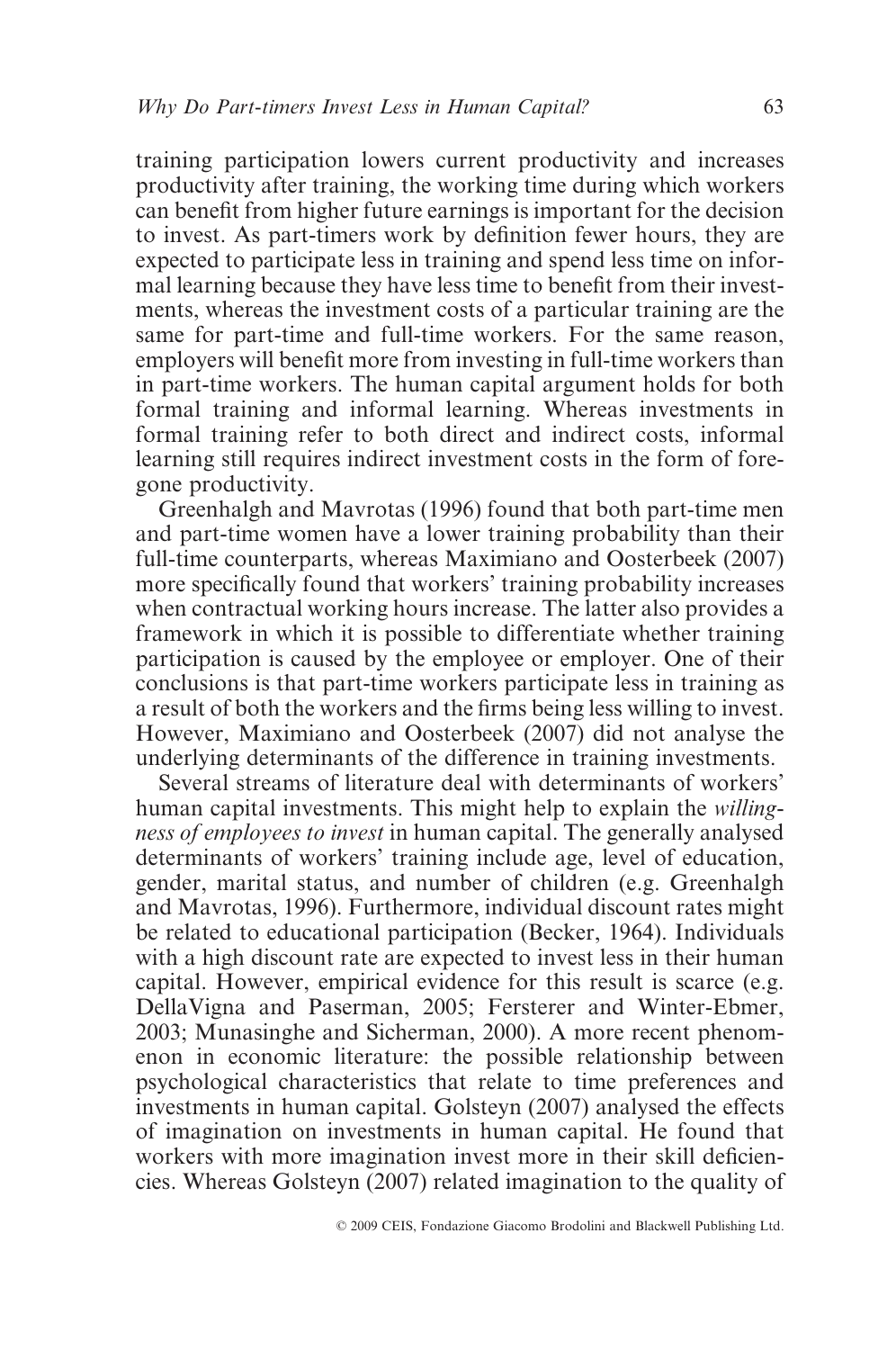human capital investments, we will relate imagination to the quantity of human capital investments. In psychological literature, the emphasis is on the relationship between workers' motivation for learning and training participation. Birdi *et al*. (1997) found a positive relation between learning motivation and training participation.<sup>1</sup>

The literature on HRM focuses on various human resource practices that express the *willingness of firms to invest* in their employees, such as performance interviews, personal development plans, and career plans. However, most of the HRM literature analyses the relationship between human resource practices and outcomes such as productivity and job turnover (for an overview, see Wood, 1999). Human resource practices of firms aim at maintaining and upgrading the skills of their workers. As these human resource practices are often complementary and performance levels of firms probably do not depend on single human resource practices, most of the existing literature analyses the role of a set of related human resource practices (e.g. Arthur, 1994; MacDuffie, 1995).

There are hardly any studies that analyse the consequences of HRM on the human capital investments of employees. The analysis of Lynch and Black (1998) on the relation between highperformance workplaces (HPW) and training participation is an exception. They found a positive correlation between HPW and the proportion of workers trained. In their paper, HPW are characterized by Total Quality Management, the use of job rotation, and teams. In HPW literature there seems to be no single accepted definition for describing what characterizes such workplaces (as pointed out by Osterman, 1994). However, most studies characterize HPW by autonomous core workers who cooperate in selfresponsible teams (e.g. Youndt *et al*., 1996). Moreover, to keep workers motivated, HPW must offer incentive payments (e.g. Becker and Huselid, 1998).

Another HRM-related determinant of human capital investments of workers is *feedback*. Facteau *et al*. (1995) analysed the role of social support variables (different types of colleague feedback) on the spillover of formal to informal training. They found a positive relation between subordinate, peer, and top management support and perceived training transfer. The way in which feedback is given may also influence training behaviour. Prospect theory argues that perceived losses feel much worse than gains of the same size feel good (Kahneman and Tversky, 1979). An application of this theory is the analysis by McFarland and Miller (1994), which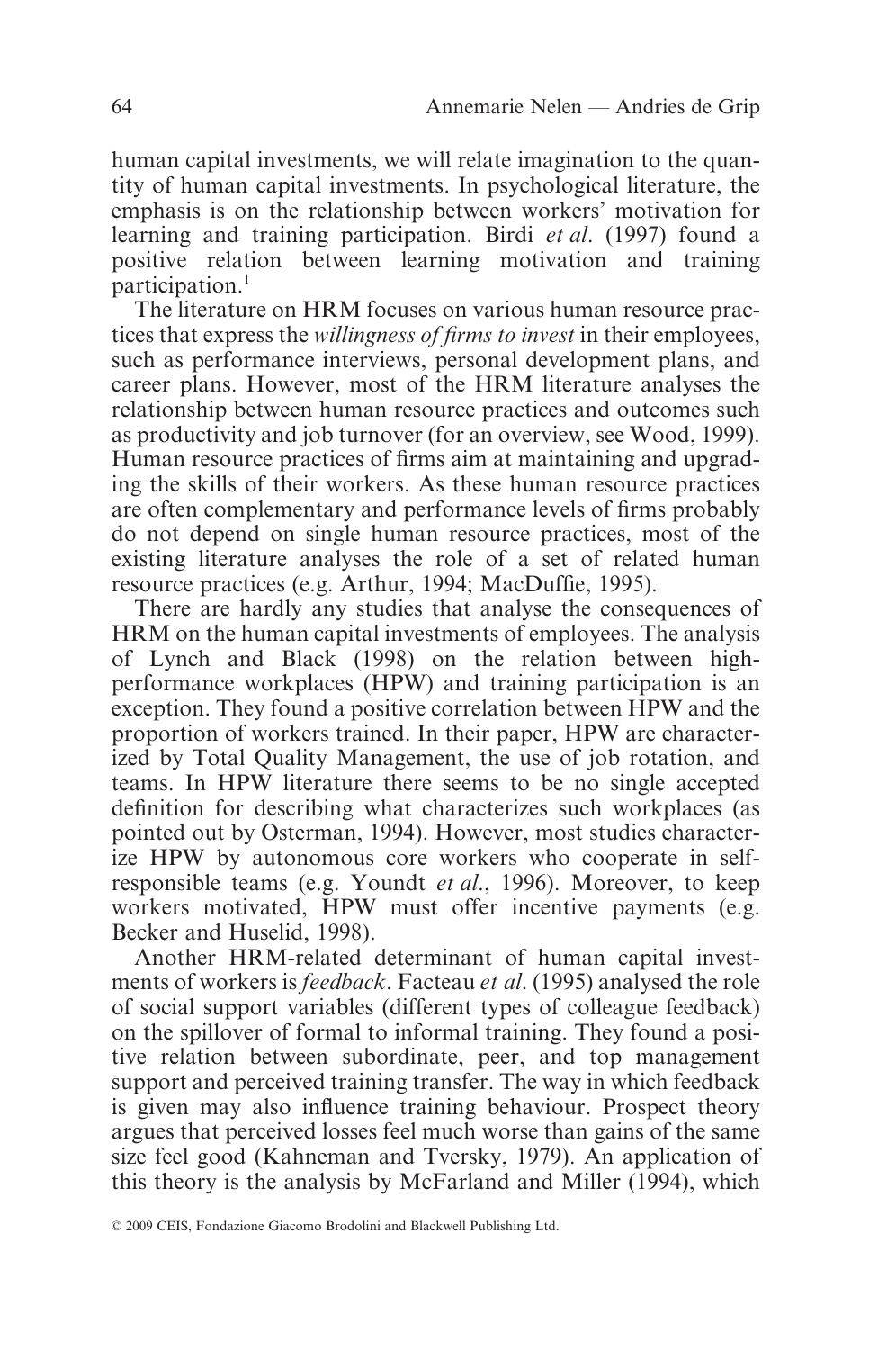showed that recipients of feedback have more positive reactions and report higher ability levels when they focus on the positive features of feedback compared with the negative features. They separated these two forms of feedback by comparing the number of other workers in the same firm who performed better or worse than they did themselves. Thaler (1999) showed that the difference in perceived losses and gains can in turn influence decisions substantially. As far as we know, the effects of positive and negative feedback on human capital investments at the work floor have never been analysed.

## **3. Data and descriptive statistics**

For our analyses on the relationship between part-time employment and human capital investments, we use the Dutch Life-Long-Learning Survey 2007. This survey is a supplement to the basic questionnaires of the DNB Household Panel. This panel consists of 2,361 individuals who form a representative sample of the Dutch population of 16 years and older. Supplements to this panel provide information on specific topics. The Life-Long-Learning Survey focuses on knowledge development and training behaviour during the life cycle. The response of this survey is equal to 1,775 respondents (which is approximately 75 per cent).

For our analysis, we only use information on employed persons. This leaves us with a data set of 864 respondents. We furthermore divide the sample into part-time and full-time workers based on actual working hours.2 We defined workers who work less than 33 working hours per week as part-time workers. There are different definitions of part-time work in the Netherlands (cf. De Grip *et al*., 1997). The definition is in fact occupation-related. Statistics Netherlands defines part-time workers as workers who work more than 12 and less than 35 hours per week. As this definition qualifies full-time shift workers in some sectors of industry as part-time workers and excludes those who work less than 12 hours per week, we did not use this definition. Another difference with our definition is that Statistics Netherlands includes all pupils and students who work besides their studies. The DNB Household Survey takes 32 hours per week as the threshold.<sup>3</sup> We decided to set the threshold at 33 hours per week so that people who work 4 days a week (32 hours) are defined as part-time workers. The sample counts 51 persons who work 32 hours per week, so we assigned 32 persons to the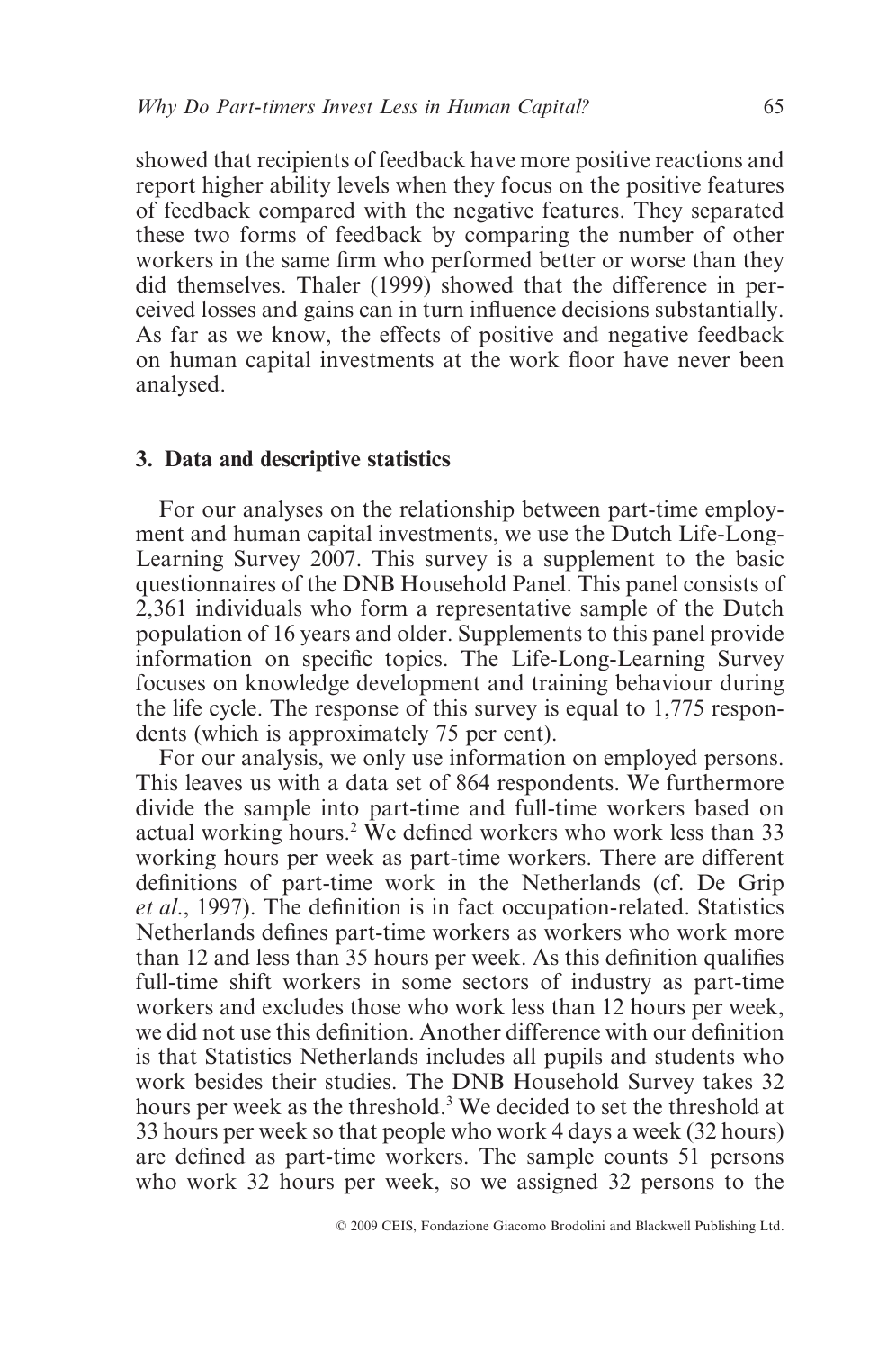part-time group, who would have been defined as full-time workers by the DNB Household Survey. Those working 33 hours per week or more are defined as full-time workers.

The disadvantage of using actual working hours is that some respondents reported extreme numbers of working hours (e.g. 82). We therefore truncate the hours worked of 43 persons who reported to work more than 50 hours per week. The sample consists of 270 part-time workers (55 men and 215 women) and 594 full-time workers (444 men and 150 women). The percentage of part-time workers is about 31 per cent, which is 6 percentage points lower than the percentage of part-time workers in the Netherlands in 2005 as measured in the Labor Force Survey.

From the Life-Long-Learning Survey, we derive the following variables.

## *3.1 Human capital investments*

Human capital investments are divided into two types: formal training and informal learning. The upper part of Table 1 shows which questions are used to construct the human capital variables. To measure formal training, we created two variables: (1) training participation as a dummy variable, which is equal to one if the respondent attended one or more trainings during the last 2 years, and zero otherwise; (2) the number of courses and trainings in which the respondent participated in the last 2 years.

Figure 1 shows training participation for part-time and full-time workers over the life cycle (based on 11-year moving averages). Two features in line with human capital theory arise from the figure. First, part-time workers participate less in training than full-time workers at all ages. Second, the training gap is the largest for younger workers: whereas 45 per cent of the 30-year-old part-time workers attended at least one training in the last 2 years, more than 60 per cent of the full-timer workers of the same age participated. Over the life cycle this difference declines. Table 2 shows that 57 per cent of the full-time workers participated in one or more formal training courses in the last 2 years, compared with only 45 per cent of the part-time workers. The table also shows that part-time workers participated on average in 1 course, whereas full-time workers attended in 1.4 courses in the last 2 years.

Even though economic literature has focused mainly on formal training, recent research (Borghans *et al*., 2007) found that by far the largest part of the time workers invest in their human capital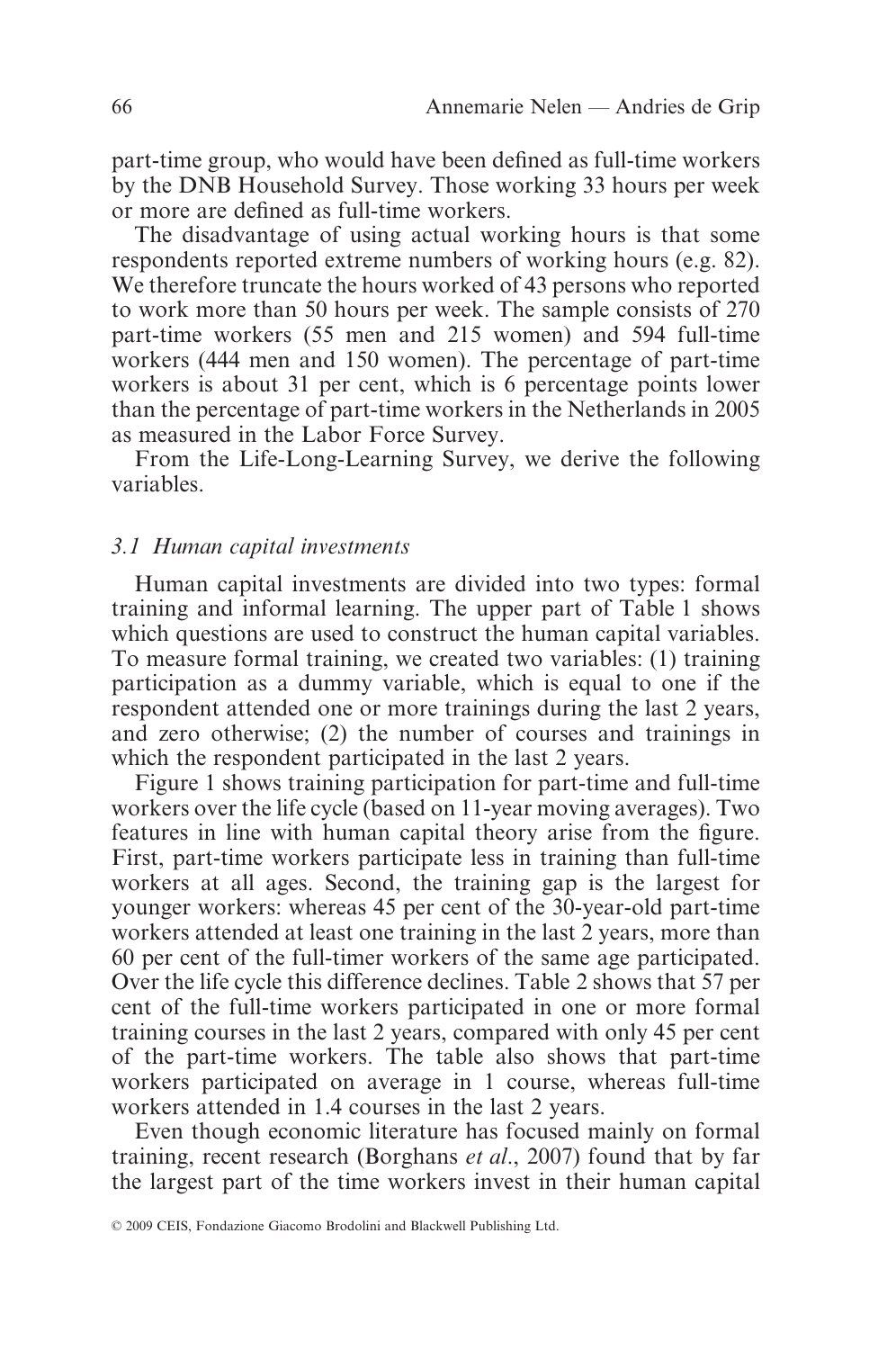|                               | <b>Ouestion</b>                                                                                                                                                                       | <b>Scale</b> |
|-------------------------------|---------------------------------------------------------------------------------------------------------------------------------------------------------------------------------------|--------------|
| Human capital development     |                                                                                                                                                                                       |              |
| Formal training               | How many courses and/or trainings did<br>you follow during the last 2 years?<br>Leave aside pure hobby courses/<br>trainings, except when they are<br>relevant for your work as well. |              |
| Informal learning             | What percentage of your working time<br>do you spend on tasks from which you<br>can learn?                                                                                            |              |
| <i>Explanatory variables</i>  |                                                                                                                                                                                       |              |
| Psychological characteristics |                                                                                                                                                                                       |              |
| Imagination                   | To what extent do you have a clear idea<br>about how you would like to develop<br>yourself in the next few years?                                                                     | $1$ to $7$   |
| Learning motivation           | I always like learning new things.                                                                                                                                                    | $1$ to $7$   |
|                               | Human resource development Does your employer pay attention to<br>your performance and/or career<br>development by means of the<br>following ways:                                    |              |
| Performance interview         | • Performance interview                                                                                                                                                               | Yes/no       |
| Personal development plan     | · Personal development plan                                                                                                                                                           | Yes/no       |
| Career plan                   | • Career plan                                                                                                                                                                         | Yes/no       |
| High performance workplace    |                                                                                                                                                                                       |              |
| Team meetings                 | Meetings                                                                                                                                                                              | Yes/no       |
| Autonomy                      | I have a great deal of freedom to decide<br>how to perform tasks.                                                                                                                     | $1$ to $7$   |
| Incentive payments            | Performance payments                                                                                                                                                                  | Yes/no       |
| Feedback                      |                                                                                                                                                                                       |              |
| Positive feedback             | To what extent do people at work always 1 to 7<br>tell you when you completed a task<br>successfully?                                                                                 |              |
| Critical feedback             | To what extent do people at work always 1 to 7<br>tell you how you can improve your<br>performance?                                                                                   |              |

| <b>Table 1.</b> Construction of variables |
|-------------------------------------------|
|-------------------------------------------|

development refers to informal learning. Informal learning is defined as time spent on tasks from which one can learn. The question used is: *What percentage of your working time do you spend on tasks from which you can learn?* Table 2 shows that part-time and full-time workers spend about the same fraction of their working time on tasks from which they can learn. On average, workers report to spend about 28 per cent of working time on informal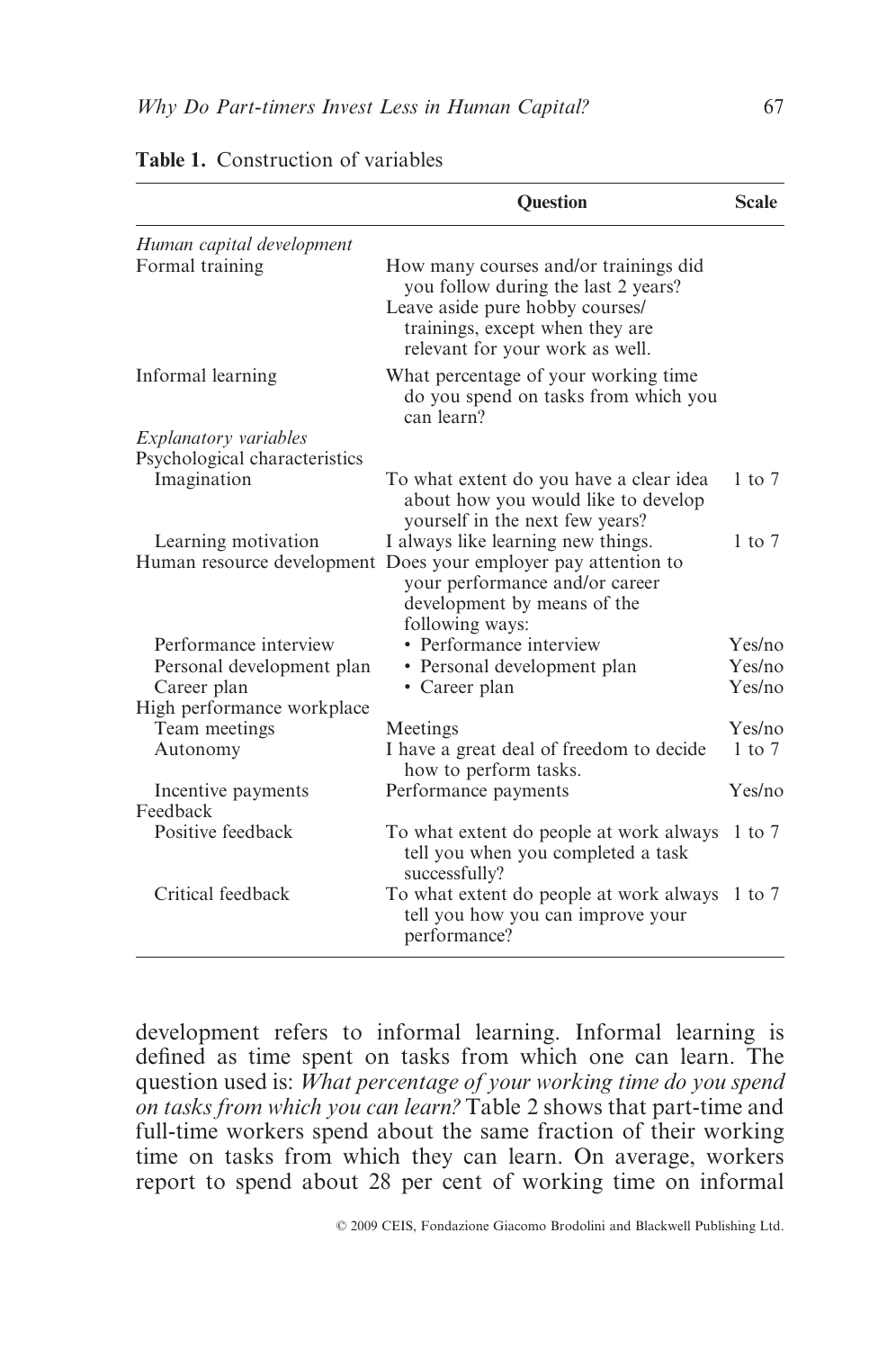

**Figure 1.** Training participation by employment status

*Source*: Dutch Life-Long-Learning Survey 2007.

*Note*: Figure is based on 11-year moving averages (computed over the age-interval 5 years above and 5 years below a certain age).

learning.4 For our analysis we use informal learning as a fraction of working time (dividing the percentage by 100).

However, because of the difference in working hours between part-time and full-time workers, part-timers score lower on informal learning measured in hours. Figure 2 shows informal learning over the life cycle. It shows the same patterns as Figure 1. Again, we see that part-time workers invest less in their human capital development than full-time workers. Whereas 30-year-old part-time workers spend on average about 8.5 hours on tasks from which they can learn, full-time workers spend almost 14 hours on informal learning per week. Furthermore, a negative relationship exists between investments in informal learning and age. This is exactly what we expect, as older workers, on average, know more and therefore have less learning opportunities from tasks they perform.

#### *3.2 Explanatory variables*

The explanatory variables are divided in two groups: psychological characteristics and HRM-related variables. The lower part of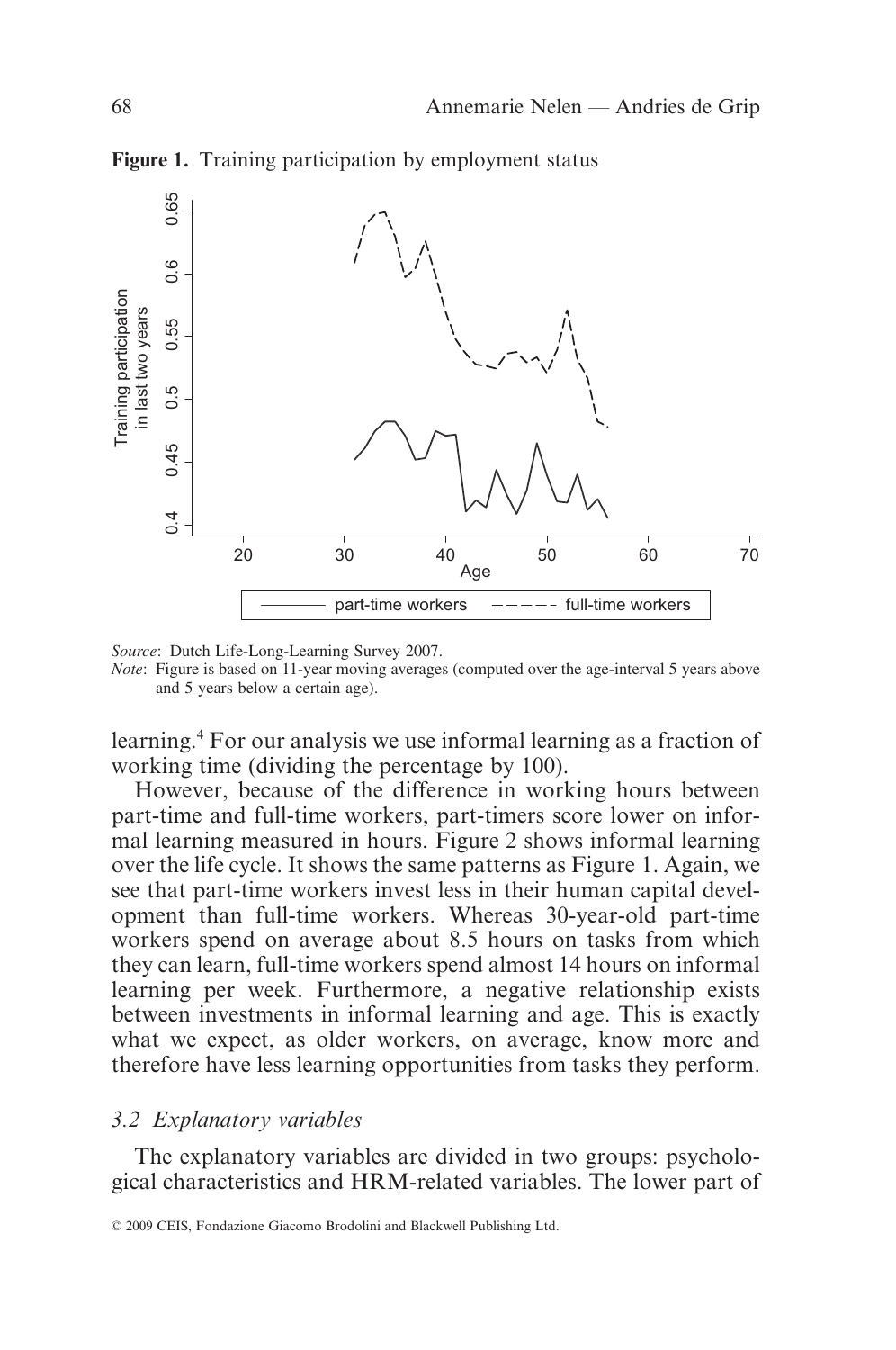|                                  | <b>Part-time workers</b> |                              | <b>Full-time workers</b> |                              |
|----------------------------------|--------------------------|------------------------------|--------------------------|------------------------------|
|                                  | Mean                     | <b>Standard</b><br>deviation | Mean                     | <b>Standard</b><br>deviation |
| Human capital development        |                          |                              |                          |                              |
| Formal training                  |                          |                              |                          |                              |
| Training participation           | 0.452                    | 0.499                        | 0.569                    | 0.496                        |
| Number of training courses       | 1.052                    | 1.640                        | 1.431                    | 2.129                        |
| Informal learning                |                          |                              |                          |                              |
| In hours per week                | 6.861                    | 7.103                        | 11.927                   | 11.823                       |
| In per cent                      | 27.848                   | 27.143                       | 28.170                   | 27.041                       |
| <i>Explanatory variables</i>     |                          |                              |                          |                              |
| Psychological characteristics    |                          |                              |                          |                              |
| Imagination <sup>a</sup>         | 4.493                    | 1.587                        | 4.505                    | 1.566                        |
| Learning motivation <sup>a</sup> | 5.741                    | 1.080                        | 5.727                    | 1.068                        |
| Human resource development       |                          |                              |                          |                              |
| Performance interview            | 0.819                    | 0.386                        | 0.818                    | 0.386                        |
| Personal development plan        | 0.419                    | 0.494                        | 0.433                    | 0.496                        |
| Career plan                      | 0.204                    | 0.404                        | 0.215                    | 0.412                        |
| High performance workplace       |                          |                              |                          |                              |
| Team meetings                    | 0.826                    | 0.380                        | 0.806                    | 0.395                        |
| Autonomy <sup>a</sup>            | 5.056                    | 1.634                        | 5.458                    | 1.432                        |
| Incentive payments               | 0.144                    | 0.352                        | 0.335                    | 0.472                        |
| Feedback                         |                          |                              |                          |                              |
| Positive feedback <sup>a</sup>   | 3.400                    | 1.693                        | 3.172                    | 1.591                        |
| Critical feedback <sup>a</sup>   | 3.207                    | 1.574                        | 3.042                    | 1.477                        |
| Control variables                |                          |                              |                          |                              |
| Age                              | 43.448                   | 10.745                       | 43.428                   | 10.287                       |
| Female                           | 0.796                    | 0.403                        | 0.253                    | 0.435                        |
| Years of education               | 14.598                   | 2.423                        | 15.180                   | 2.351                        |
| Hours                            | 24.189                   | 6.780                        | 41.887                   | 6.415                        |
| Partner                          | 0.844                    | 0.363                        | 0.736                    | 0.441                        |
| Number of children               | 1.233                    | 1.101                        | 0.998                    | 1.171                        |

**Table 2.** Characteristics by employment status

*Note*: <sup>a</sup> Variables are on a seven-point Likert scale.

Table 1 shows which questions are used to construct the explanatory variables. Questions that are asked on a seven-point Likert scale are standardized for the analyses (mean is equal to zero and standard deviation is equal to one). In Table 2, which gives the mean and standard deviations of the variables used, these variables are reported in their original seven-point Likert scale.

We include two psychological characteristics of workers: imagination and learning motivation. Both psychological characteristics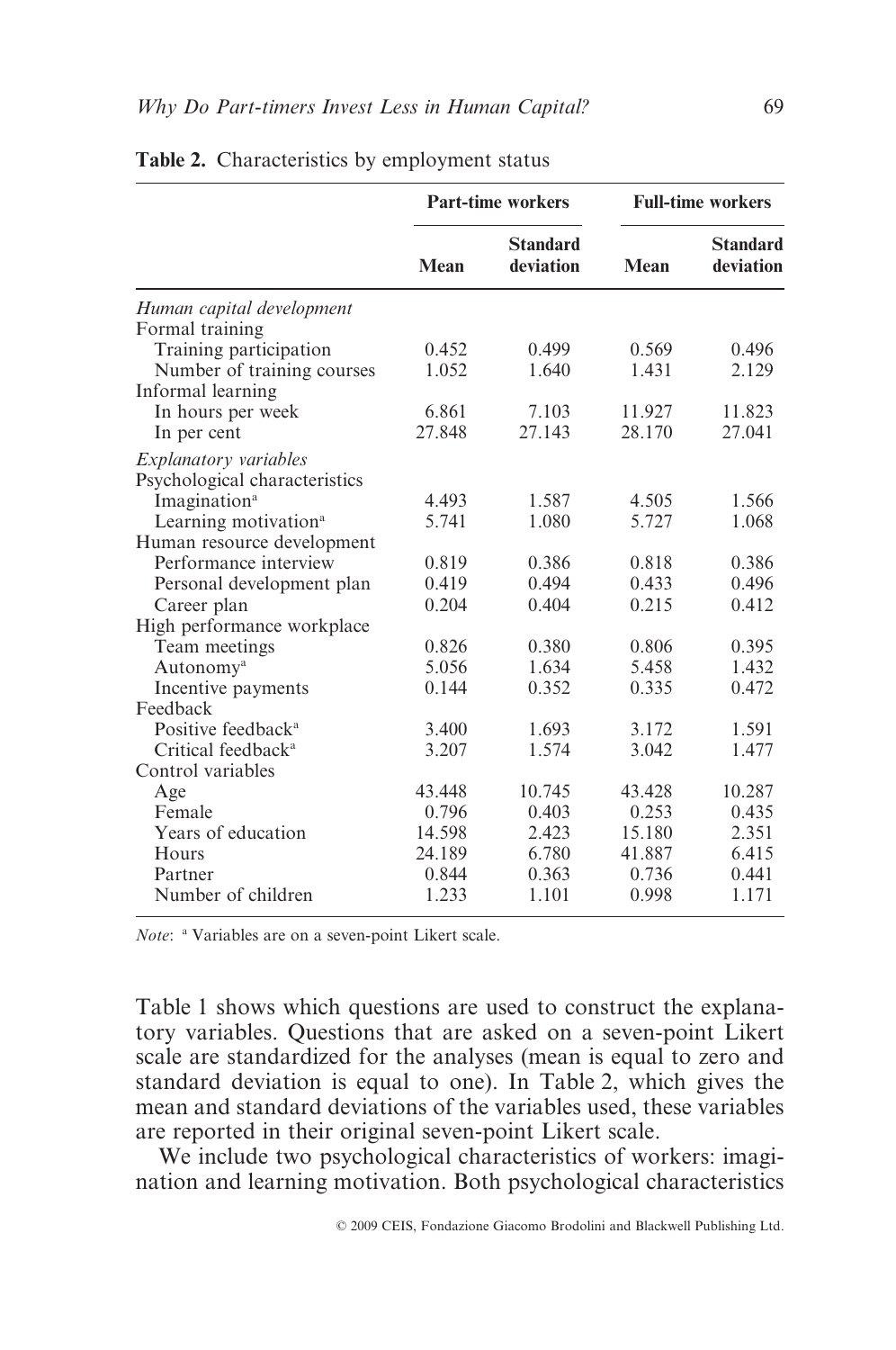**Figure 2.** Informal learning in hours of working time by employment status



*Source*: Dutch Life-Long-Learning Survey 2007. *Note*: Figure is based on 11-year moving averages (computed over the age-interval 5 years above and 5 years below a certain age).

are asked on a seven-point Likert scale. We measure a person's imagination by the question *To what extent do you have a clear idea about how you would like to develop yourself in the next few years*. Learning motivation is measured by a question in which respondents state how much they like learning new things. The two psychological characteristics seem to be distributed fairly equally between part-time and full-time workers, as can be seen in Table 2.

As we have employee data, we do not have an exact measure for the firms' willingness to invest. However, we use HRM practices to proxy the willingness of firms to invest. These human resource practices included in the analysis are divided into three subgroups: (1) human resource development practices; (2) HPW; and (3) feedback. First, we include the practices related to human resource *development*: performance interviews, personal development plans, and career plans. The respondents were asked whether or not their employer pays attention to their performance and/or career development by means of these practices. Table 2 shows that the provision of human resource development practices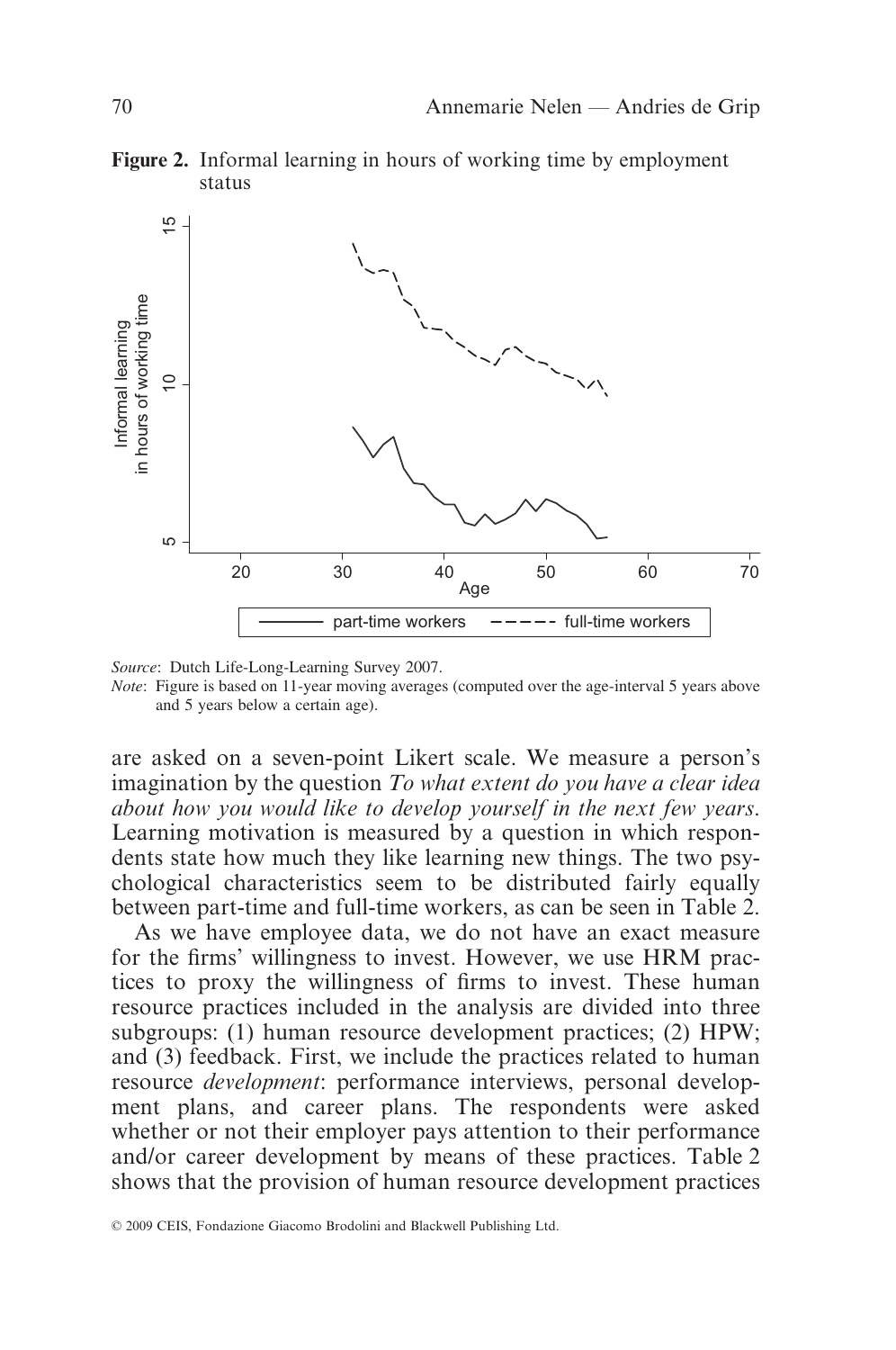for part-time workers is of about equal size as for full-time workers. Second, we include characteristics of *HPW*: team meetings, autonomy, and performance payments. Respondents were asked to state whether or not their employer organizes team meetings and pays them according to their performance. To determine the level of autonomy, respondents could state on a seven-point Likert scale to what extent they agree with the statement *I have a great deal of freedom to decide how to perform tasks*. Table 2 shows that part-time workers have slightly more team meetings than full-timers, and about 6 percentage points less autonomy. The difference between part-time and full-time workers is the largest with respect to performance payments. One-third of the full-time workers have performance payments, compared with only 14 per cent of the part-time workers. Third, we focus on different kinds of feedback: positive and critical *feedback*. Positive feedback is measured by the statement *People at work always tell me when I completed a task successfully*. Critical feedback is measured by *At work people always tell me how I can improve my performance*. On a seven-point Likert scale, respondents could state to what extent they agree with these statements. It is remarkable to see that part-timers seem to get feedback of both types more often.

Finally, we include several control variables: respondent's age, gender, years of completed education, hours,<sup>5</sup> partner, the number of children and industry.6 Gender and having a partner are included as dummy variables, which equal one if the respondent is feminine and has a partner, respectively, and zero otherwise. Thirteen industry dummies are included, based on the classification used in the DNB Household Survey.<sup>7</sup> One can clearly see from Table 2 that almost 80 per cent of the part-time workers are women, compared with 25 per cent of the full-time employed. On average, part-time workers also have more children than full-time workers.

## **4. Empirical strategy and results**

## *4.1 Empirical strategy*

We will analyse whether the factors that determine the learning behaviour of part-time workers are different from the factors that determine the human capital investments of full-time workers. As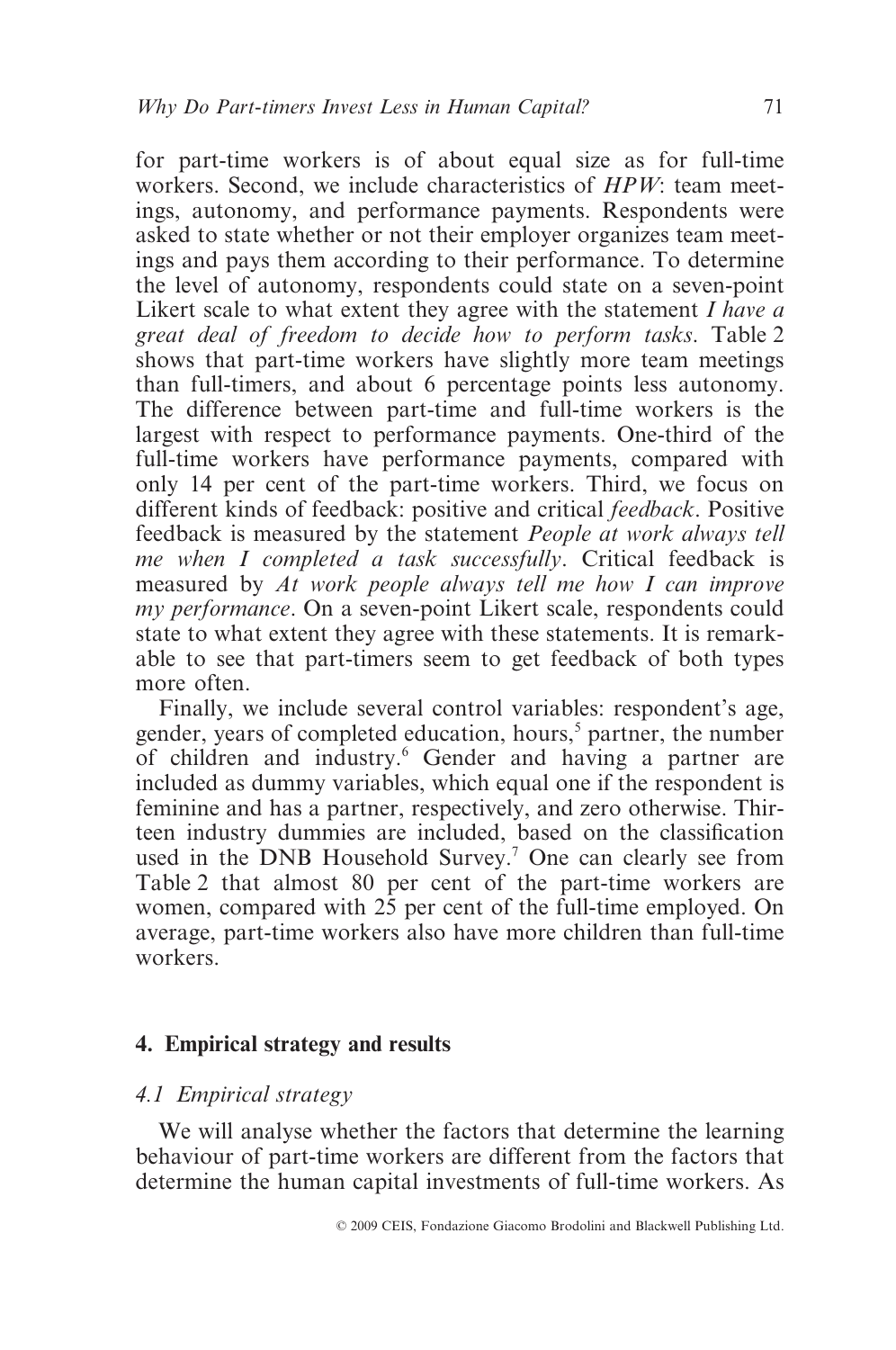there may be variables that determine both the choice for part-time or full-time employment and the human capital investment decisions, we use the two-step Heckman-type selection correction method.8 Two-step estimations are preferred over the more direct Maximum Likelihood estimation, because the former is less sensible to inconsistency.<sup>9</sup>

In the first step we estimate the following selection equation:

$$
Employment Status_i = \alpha_0 + \beta_1 age_i + \gamma_2 female_i + \delta_3 yeduc_i
$$
  
+  $\zeta_4 FT partner_i + \eta_5 kids_i + \varepsilon_i$ , [1]

where *EmploymentStatusi*, *agei*, *femalei*, *yeduci*, *FTpartneri*, and *kidsi* denote the respondent's employment status (part-time versus fulltime), age, gender, years of completed education, the full-time status of the partner, and the number of children for person *i*, respectively. As *EmploymentStatusi* can only take the values zero (full-time) or one (part-time), this model is estimated with a probit model.

We use the full-time employment status of the partner to correct for selection into employment groups. In the Netherlands, there is a strong tradition in which one partner works full-time and the other works part-time. Respondents living with a partner who does not work and those without a partner are treated as individuals without a full-time employed partner (*FTpartner* = 0).

In the second step, the equations of interest are estimated. For part-time and full-time workers, we separately estimate the following three human capital investment equations:

$$
TP_i = a_1 + b_1 p s y ch_i + c_1 H R D_i + d_1 H P W_i + e_1 f e e d b a c k_i
$$
  
+  $f_1 X_i + g_1 I M R_i + u_{i1}$ , [2]

$$
TQ_i = a_2 + b_2 p s y ch_i + c_2 H R D_i + d_2 H P W_i + e_2 f e e d b a c k_i
$$
  
+  $f_2 X_i + g_2 I M R_i + u_{i2}$ , [3]

$$
IL_i = a_3 + b_3 p s y ch_i + c_3 H R D_i + d_3 H P W_i + e_3 f e e db ac k_i
$$
  
+  $f_3 X_i + g_3 I M R_i + u_{i3}$ , [4]

where  $TP_i$ ,  $TO_i$ , and  $IL_i$  denote the three different types of human capital investments for person *i*: training participation, number of training courses attended, and informal learning measured in

<sup>© 2009</sup> CEIS, Fondazione Giacomo Brodolini and Blackwell Publishing Ltd.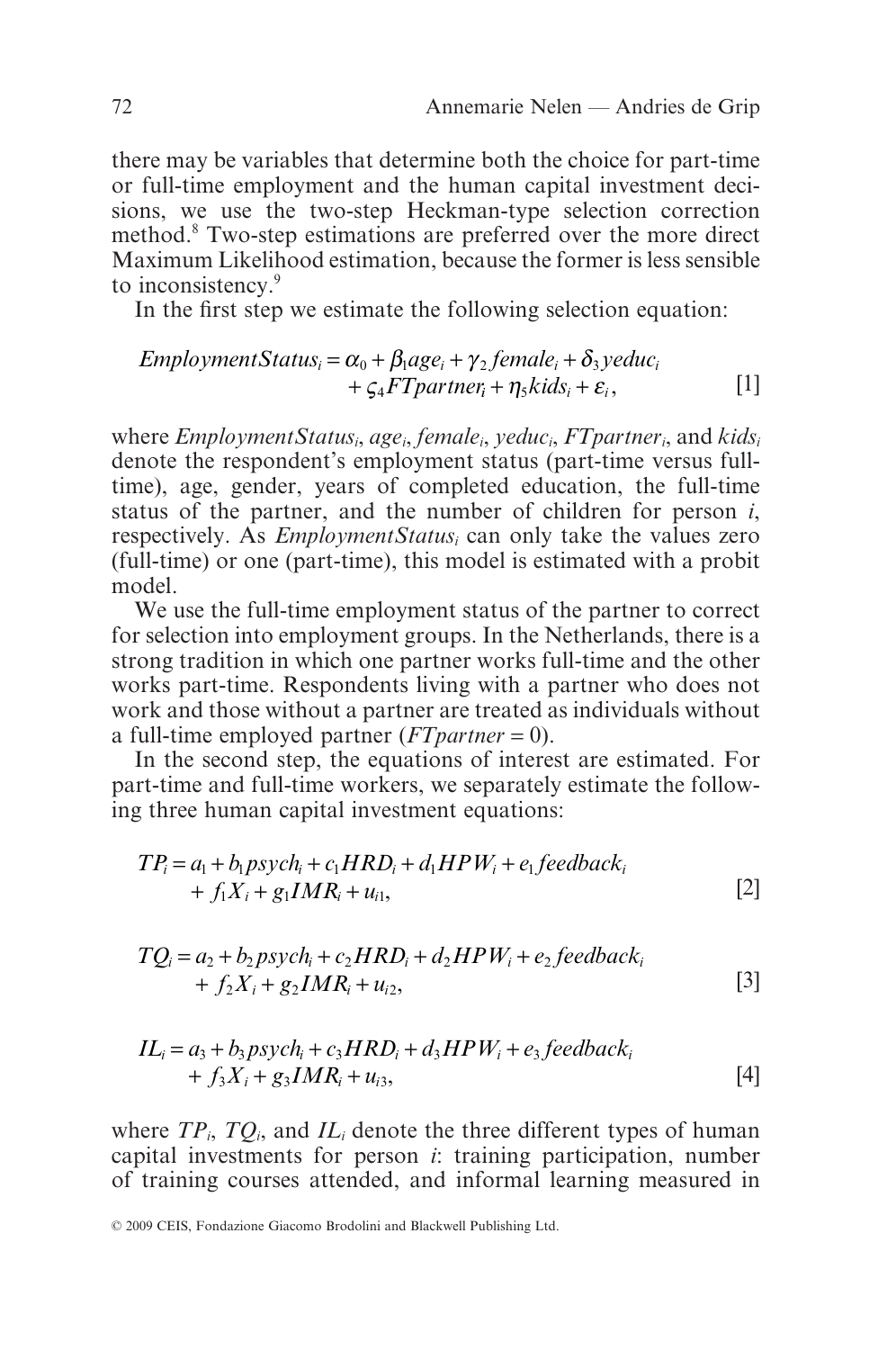fractions of working time. *psychi*, *HRDi*, *HPWi*, and *feedbacki* denote the vectors of explanatory variables, and *Xi* is a vector with control variables. *IMRi* denotes the Inverse Mills Ratios calculated from the estimation of equation [1].

As *TP* is a dummy variable, equation [2] is estimated with a probit model. Because *TQ* is a count variable that only takes a small number of values, equation [3] is estimated with a Negative Binominal Regression model.<sup>10</sup> This model assumes overdispersion (relative to the Poisson case), i.e. that the variance is greater than the mean.11 Equation [4] is estimated with Ordinary Least Squares  $(OLS).$ <sup>12</sup>

## *4.2 Results*

Table 3 shows that all variables included in the selection equation are highly significant. Being female increases the chance of working part-time by almost 50 per cent. When someone has a partner who works full-time, the chance of working part-time is 13 per cent higher.

|                          | <b>Part-time coefficients</b> | <b>Marginal effects</b> |
|--------------------------|-------------------------------|-------------------------|
| Age                      | $0.021***$                    | 0.007                   |
|                          | (0.005)                       |                         |
| Female                   | $1.484***$                    | 0.484                   |
|                          | (0.120)                       |                         |
| Years of education       | $-0.087***$                   | $-0.028$                |
|                          | (0.021)                       |                         |
| Full-time status partner | $0.382***$                    | 0.130                   |
|                          | (0.121)                       |                         |
| Number of children       | $0.160***$                    | 0.052                   |
|                          | (0.046)                       |                         |
| Constant                 | $-1.136***$                   |                         |
|                          | (0.423)                       |                         |
| Number of observations   | 864                           |                         |
| Pseudo R-squared         | 0.2701                        |                         |
| Log likelihood           | $-391.673$                    |                         |

**Table 3.** First stage of the Heckman-type selection correction model

*Notes*: Female and Full-time status partner are dummy variables equal to one when someone is female and has a partner working full-time, respectively, and zero otherwise. Marginal effects are evaluated at the sample means of the data. \*\*\* significant at 1 per cent.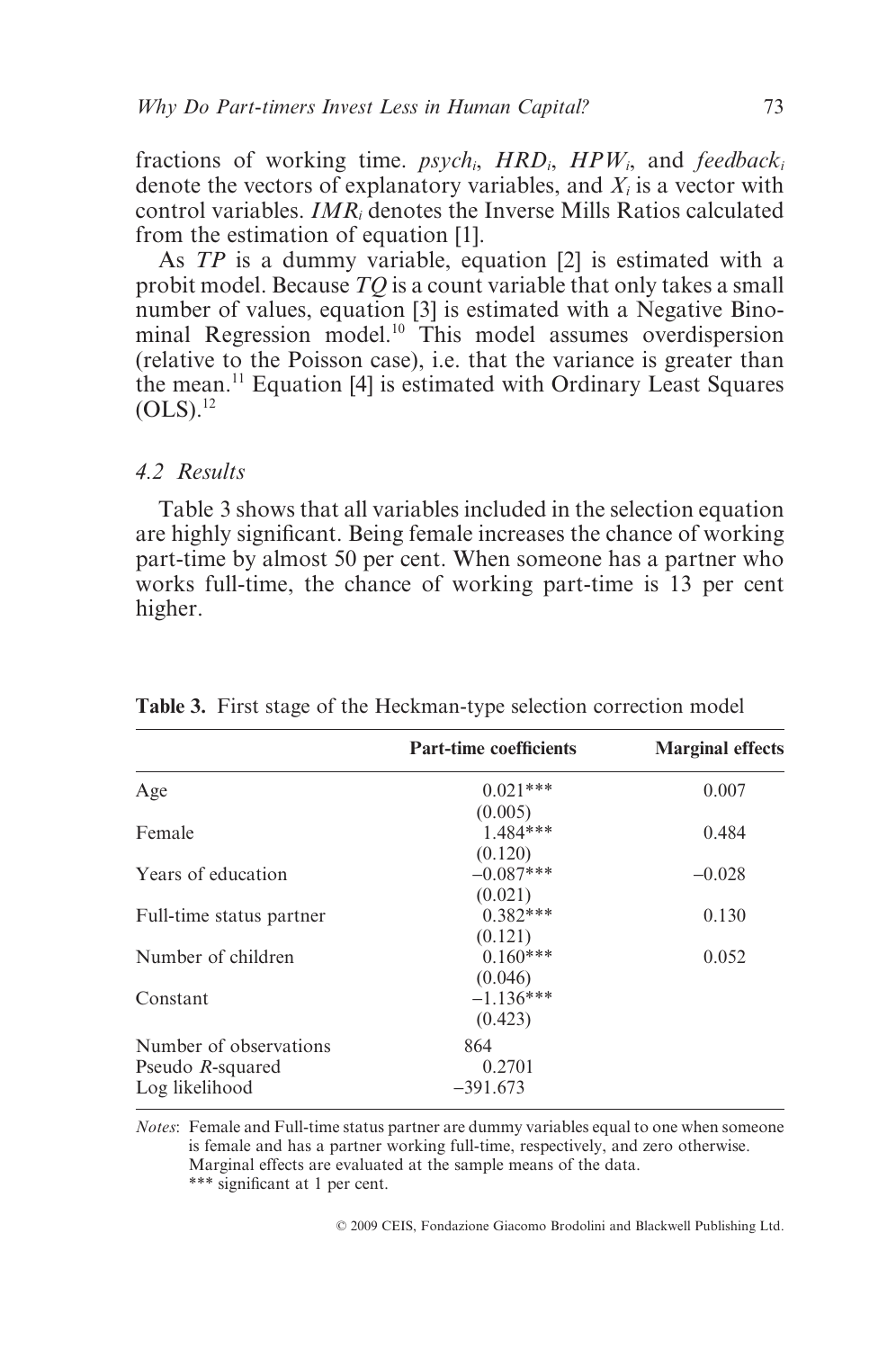*4.2.1 Formal training.* Table 4 reports the estimation results on the determinants of training participation of part-time and full-time workers. The table shows that learning motivation is positively related to training participation for all workers. However, the effect is much greater for part-time workers than for full-time workers. Part-time workers who have a motivation to learn, which is one standard deviation above the average, have almost 13 per cent more chance of having attended a training course during the last 2 years compared with an increased probability of about 5 per cent for full-time workers. The impact of imagination on training participation is only significant for part-time workers.

Human resource development practices, on the other hand, only stimulate training participation of full-time workers, although there is a weakly significant effect of performance interviews on training participation of part-time workers. Full-time workers with performance interviews have 15 per cent more chance of attending training. When full-time workers have a personal development plan, their chances of participating in training are also 15 per cent higher. Remarkably, having a career plan has a negative effect. However, this effect is only weakly significant. We do not find many effects of HPW on training participation of part-time or full-time workers.<sup>13</sup> Only performance payments are stimulating training participation of full-time workers (at the 10 per cent significance level). Feedback does not play a role in explaining training participation of both part-time and full-time workers.

As the IMRs of part-time workers are not statistically significant, selection does not seem to play a role for part-time workers. This is in contrast to the test results shown for full-time workers. As the IMRs are highly significant, we conclude that full-time workers' training participation is affected by a selection bias.

Furthermore, it is remarkable that control variables that are often used to explain training participation, such as workers' age, years of education, and number of children, do not significantly influence workers' training participation. Gender is the only exception. Full-time working women have an increased probability of training participation. The observation that these common training determinants are not significant when the characteristics of workers and employers are included indicates that one should be careful in relating basic characteristics such as age, gender, and educational level to training behaviour, without including the workers' psychological characteristics and the firms' human resource practices.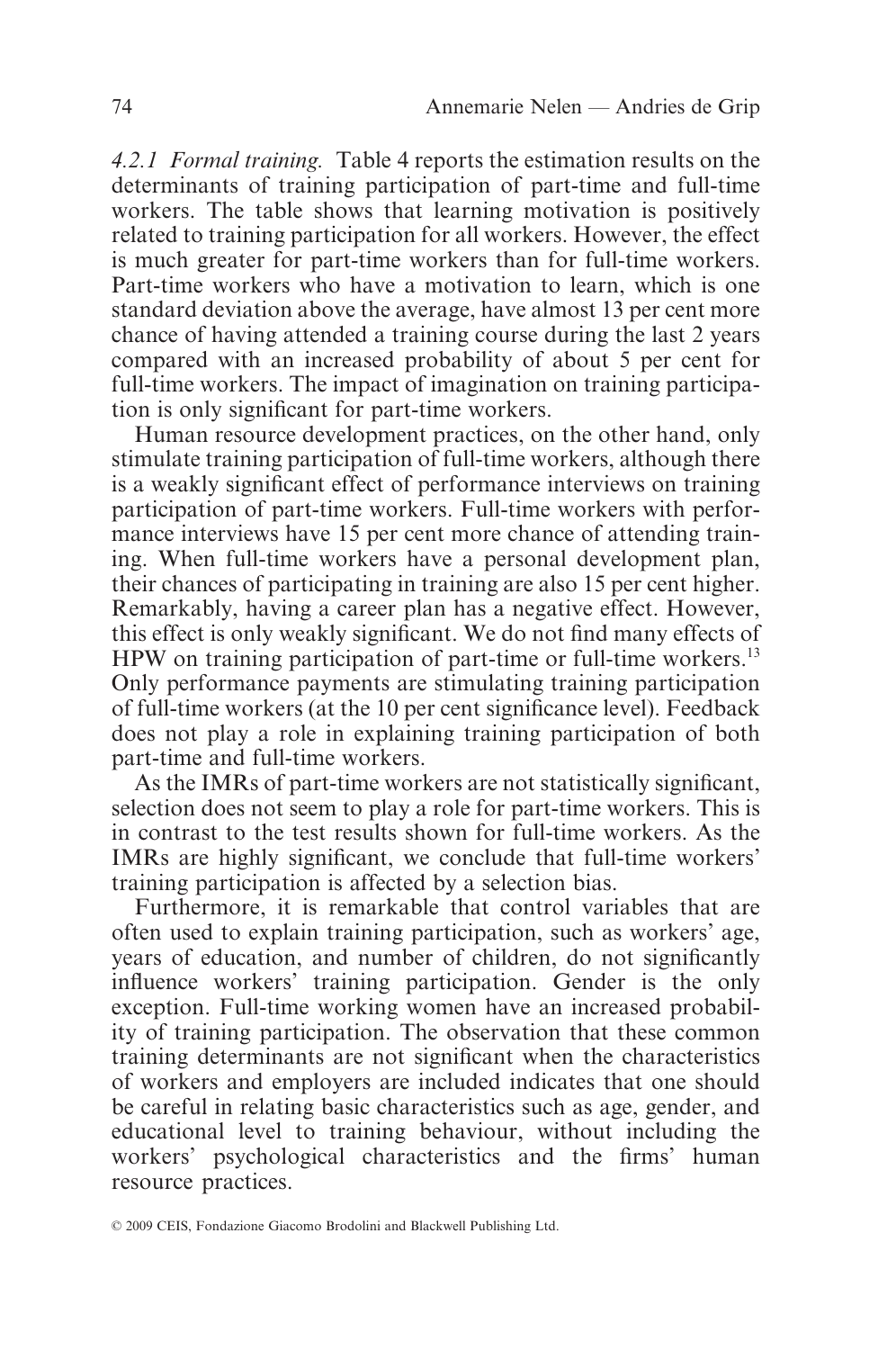|                                                              | <b>Part-time workers</b> |                         | <b>Full-time workers</b> |                         |
|--------------------------------------------------------------|--------------------------|-------------------------|--------------------------|-------------------------|
|                                                              | <b>Coefficients</b>      | <b>Marginal effects</b> | <b>Coefficients</b>      | <b>Marginal effects</b> |
| Psychological characteristics                                |                          |                         |                          |                         |
| Imagination                                                  | $0.250***$               | 0.099                   | 0.082                    | 0.032                   |
|                                                              | (0.095)                  |                         | (0.061)                  |                         |
| Learning motivation                                          | 0.319***                 | 0.126                   | $0.129**$                | 0.051                   |
|                                                              | (0.103)                  |                         | (0.062)                  |                         |
| Human resource development                                   |                          |                         |                          |                         |
| Performance interview                                        | $0.510*$                 | 0.192                   | $0.377**$                | 0.149                   |
|                                                              | (0.288)                  |                         | (0.158)                  |                         |
| Personal development plan                                    | 0.176                    | 0.069                   | $0.398***$               | 0.154                   |
|                                                              | (0.215)                  |                         | (0.136)                  |                         |
| Career plan                                                  | $-0.039$                 | $-0.015$                | $-0.284*$                | $-0.112$                |
|                                                              | (0.260)                  |                         | (0.155)                  |                         |
| High performance workplace                                   |                          |                         |                          |                         |
| Team meetings                                                | 0.098                    | 0.038                   | 0.073                    | 0.029                   |
|                                                              | (0.272)                  |                         | (0.151)                  |                         |
| Autonomy                                                     | $-0.043$                 | $-0.017$                | $-0.008$                 | $-0.003$                |
|                                                              | (0.092)                  |                         | (0.065)                  |                         |
| Performance payments                                         | $-0.444$                 | $-0.167$                | $0.226*$                 | 0.088                   |
|                                                              | (0.282)                  |                         | (0.129)                  |                         |
| Feedback                                                     |                          |                         |                          |                         |
| Positive feedback                                            | $-0.054$                 | $-0.021$                | $-0.039$                 | $-0.015$                |
|                                                              | (0.101)                  |                         | (0.069)                  |                         |
| Critical feedback                                            | 0.110                    | 0.043                   | $-0.048$                 | $-0.019$                |
|                                                              | (0.099)                  |                         | (0.067)                  |                         |
| Control variables                                            |                          |                         |                          |                         |
| Age                                                          | $-0.007$                 | $-0.003$                | 0.00009                  | 0.00003                 |
|                                                              | (0.013)                  |                         | (0.007)                  |                         |
| Female                                                       | $-0.751$                 | $-0.292$                | $1.224**$                | 0.412                   |
|                                                              | (0.983)                  |                         | (0.482)                  |                         |
| Years of education                                           | 0.046                    | 0.018                   | $-0.015$                 | $-0.006$                |
|                                                              | (0.061)                  |                         | (0.032)                  |                         |
| Hours                                                        | 0.004                    | 0.002                   | $0.017*$                 | 0.007                   |
|                                                              | (0.014)                  |                         | (0.009)                  |                         |
| Partner                                                      | $-0.264$                 | $-0.105$                | 0.0002                   | 0.0001                  |
|                                                              | (0.298)                  |                         | (0.145)                  |                         |
| Number of children                                           | $-0.164$                 | $-0.065$                | $0.114**$                | 0.045                   |
|                                                              | (0.128)                  |                         | (0.058)                  |                         |
| IMR part-time equation                                       | $-3.618$                 | $-1.426$                | $-5.643***$              | $-2.210$                |
|                                                              | (3.290)                  |                         | (2.101)                  |                         |
| Constant                                                     | 1.699                    |                         | 0.666                    |                         |
|                                                              | (2.534)                  |                         | (0.951)                  |                         |
| Industry dummies                                             | Yes                      |                         | Yes                      |                         |
| Number of observations                                       | 266                      |                         | 594                      |                         |
| Pseudo R-squared                                             | 0.1768                   |                         | 0.0968                   |                         |
| Log likelihood                                               | $-151.038$               |                         | $-366.730$               |                         |
| Method: Heckman-type selection correction model (two stages) |                          |                         |                          |                         |

## **Table 4.** Determinants of training participation

*Notes*: Female and Partner are dummy variables equal to one when someone is female and has a partner, respectively, and zero otherwise.

Industry dummies are included. We separate 13 industries, in the regressions; one is left out.<br>Marginal effects are evaluated at the sample means of the data.<br>\* Significant at 10 per cent, \*\* significant at 5 per cent, \*\*\*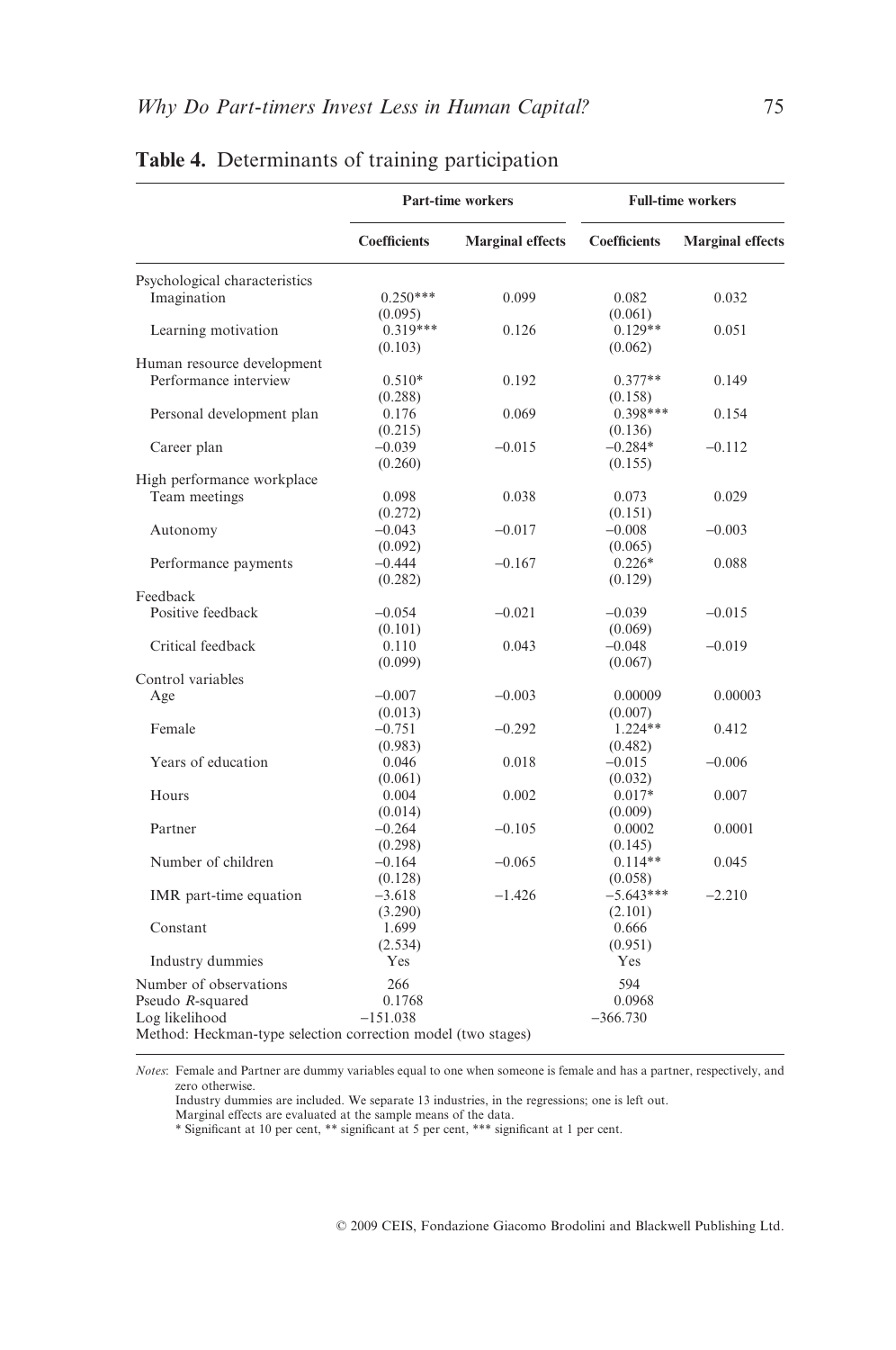Table 5 shows the estimation results of the determinants of the number of training courses workers participated in. This allows us to distinguish among the workers who participated in formal training. The table shows that psychological characteristics are not only related to training participation, but also to the number of training courses part-time workers attend. Full-time workers who are highly motivated to learn have a stronger tendency to attend more training courses. The effect of learning motivation on the number of training courses attended is similar for part-time and full-time workers. Furthermore, the number of training courses of full-time workers is influenced by human resource development practices, whereas that of part-time workers is not: performance interviews and personal development plans affect the number of training courses of full-time workers positively. The variables related to the HPW and the feedback variables do not influence the number of training courses part-time and full-time workers attend.14

Furthermore, Table 5 shows that selection plays a role for fulltime workers. The IMRs are significant at the 10 per cent level. As the IMRs are not significant for part-time workers, we assume that there are no factors that influence both the employment status and human capital behaviour of part-time workers.

*4.2.2 Informal learning.* Table 6 shows the estimation results on the determinants of informal learning, as a fraction of working time.15 The only explanatory variable that has a strongly significant influence on part-time workers' informal learning behaviour is imagination. Part-time workers with an imagination of their future development one standard deviation higher than the average worker spend on average almost 6 per cent more working time on tasks from which they learn. On the contrary, full-time workers' informal learning behaviour does not depend on their capacity to imagine their future development or on their learning motivation. Although human resource development and HPW variables do not affect informal learning of either part-time or full-time workers, $16$  the latter are positively influenced by the feedback they get at work. Both positive and critical feedback positively influence the fraction of working time in which full-time workers learn informally, whereas we only find a weakly significant effect of critical feedback on informal learning for part-time workers.

As determinants of informal learning have hardly been analysed in economic literature, we will also briefly comment on the control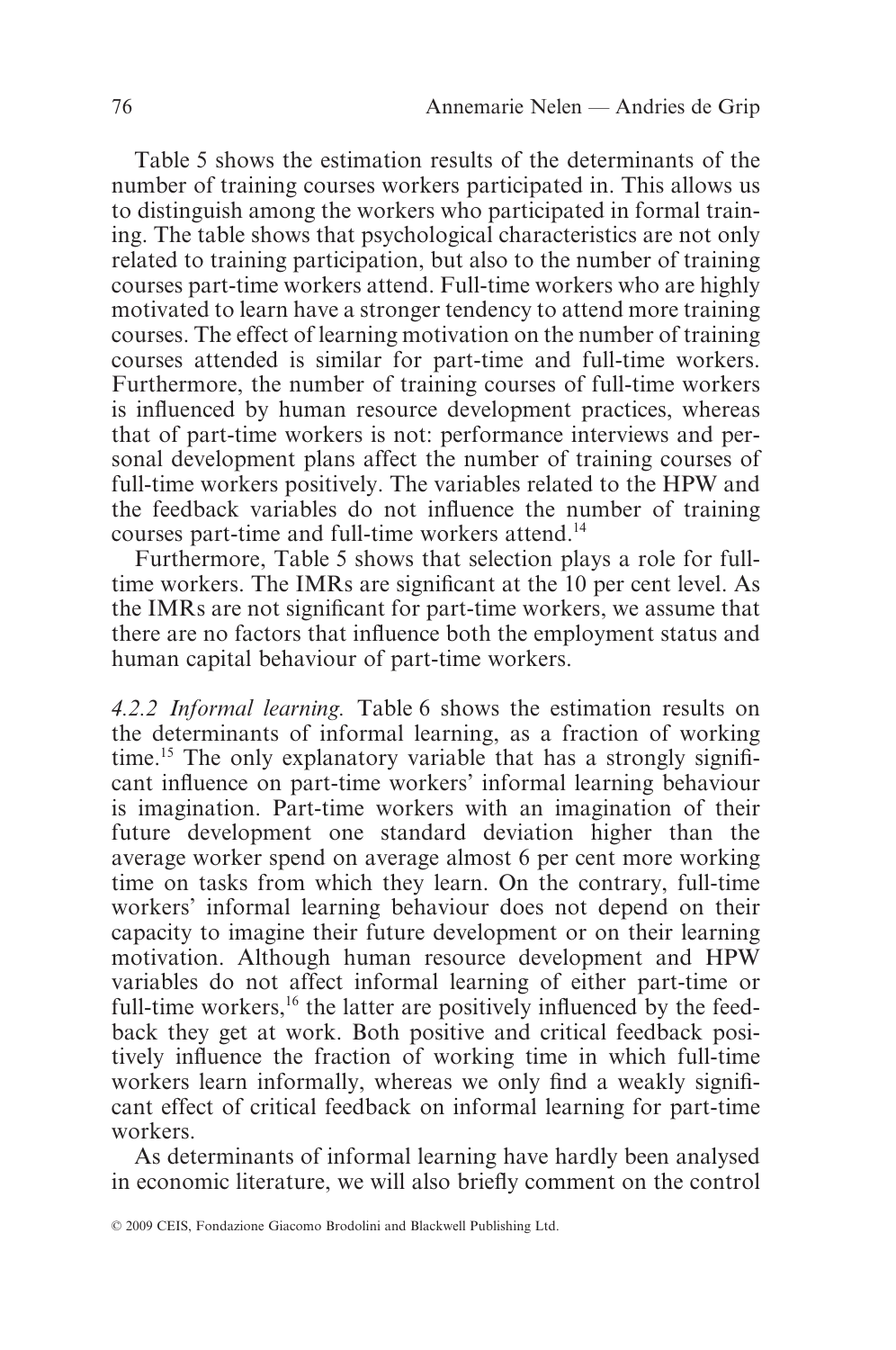|                                                              |                       | <b>Part-time workers</b> |                       | <b>Full-time workers</b> |  |
|--------------------------------------------------------------|-----------------------|--------------------------|-----------------------|--------------------------|--|
|                                                              | <b>Coefficients</b>   | <b>Marginal effects</b>  | <b>Coefficients</b>   | <b>Marginal effects</b>  |  |
| Psychological characteristics                                |                       |                          |                       |                          |  |
| Imagination                                                  | $0.251**$<br>(0.106)  | 0.157                    | 0.100<br>(0.061)      | 0.125                    |  |
| Learning motivation                                          | $0.410***$<br>(0.115) | 0.257                    | $0.198***$<br>(0.062) | 0.247                    |  |
| Human resource development                                   |                       |                          |                       |                          |  |
| Performance interview                                        | 0.213<br>(0.321)      | 0.125                    | $0.409**$<br>(0.173)  | 0.452                    |  |
| Personal development plan                                    | 0.305<br>(0.222)      | 0.197                    | $0.508***$<br>(0.129) | 0.664                    |  |
| Career plan                                                  | $-0.087$<br>(0.273)   | $-0.053$                 | $-0.236$<br>(0.145)   | $-0.276$                 |  |
| High performance workplace                                   |                       |                          |                       |                          |  |
| Team meetings                                                | 0.223<br>(0.316)      | 0.130                    | $-0.06$<br>(0.156)    | $-0.076$                 |  |
| Autonomy                                                     | $-0.077$<br>(0.096)   | $-0.048$                 | $-0.051$<br>(0.065)   | $-0.064$                 |  |
| Performance payments                                         | 0.091<br>(0.302)      | 0.059                    | 0.076<br>(0.129)      | 0.097                    |  |
| Feedback                                                     |                       |                          |                       |                          |  |
| Positive feedback                                            | $-0.020$<br>(0.111)   | $-0.013$                 | $-0.051$<br>(0.071)   | $-0.064$                 |  |
| Critical feedback                                            | $-0.058$              | $-0.036$                 | 0.0003                | 0.00003                  |  |
| Control variables                                            | (0.105)               |                          | (0.067)               |                          |  |
| Age                                                          | 0.005                 | 0.003                    | 0.0003                | 0.00003                  |  |
|                                                              | (0.014)               |                          | (0.007)               |                          |  |
| Female                                                       | 0.018<br>(1.038)      | 0.011                    | $0.807*$<br>(0.461)   | 1.264                    |  |
| Years of education                                           | 0.015<br>(0.062)      | 0.009                    | $-0.012$<br>(0.032)   | $-0.014$                 |  |
| Hours                                                        | 0.017<br>(0.015)      | 0.011                    | $0.024***$<br>(0.009) | 0.030                    |  |
| Partner                                                      | 0.252<br>(0.326)      | 0.145                    | 0.094<br>(0.150)      | 0.115                    |  |
| Number of children                                           | $-0.125$<br>(0.138)   | $-0.079$                 | 0.054<br>(0.059)      | 0.067                    |  |
| <b>IMR</b>                                                   | $-2.097$<br>(3.484)   | $-1.314$                 | $-4.022*$<br>(2.112)  | $-5.027$                 |  |
| Constant                                                     | $-0.855$<br>(2.701)   |                          | $-0.056$<br>(0.976)   |                          |  |
| Industry dummies<br>Number of observations                   | Yes<br>270            |                          | Yes<br>594            |                          |  |
| Pseudo R-squared                                             | 0.0847                |                          | 0.0456                |                          |  |
| Log likelihood                                               | $-348.409$            |                          | $-931.718$            |                          |  |
| Method: Heckman-type selection correction model (two stages) |                       |                          |                       |                          |  |

## **Table 5.** Determinants of number of training courses attended

*Notes*: Female and Partner are dummy variables equal to one when someone is female and has a partner, respectively, and zero otherwise.

Industry dummies are included. We separate 13 industries, in the regressions; one is left out.<br>Marginal effects are evaluated at the sample means of the data.<br>\* Significant at 10 per cent, \*\* significant at 5 per cent, \*\*\*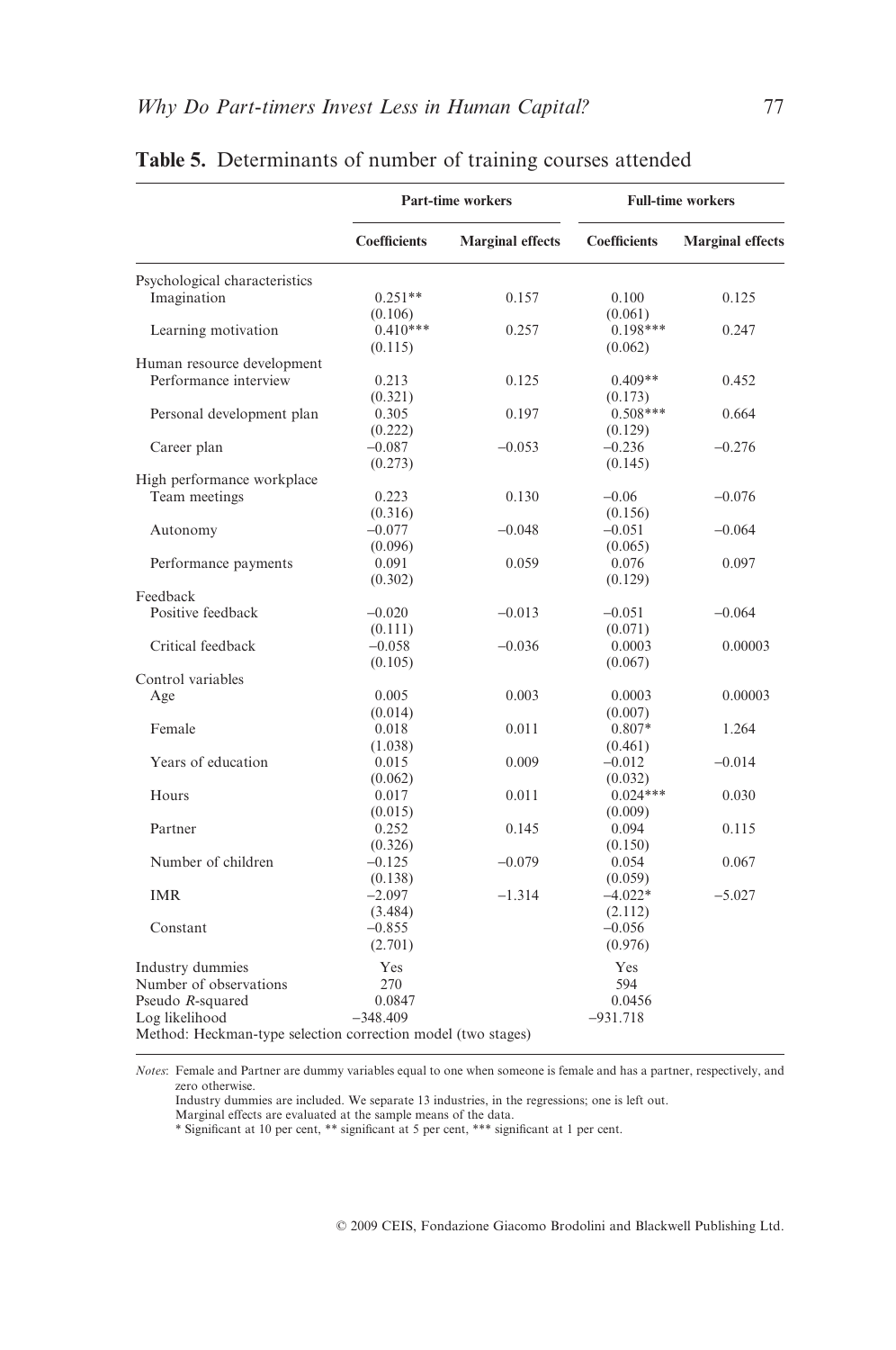|                                                              | <b>Part-time workers</b> | <b>Full-time workers</b> |
|--------------------------------------------------------------|--------------------------|--------------------------|
| Psychological characteristics                                |                          |                          |
| Imagination                                                  | $0.058***$               | 0.009                    |
|                                                              | (0.017)                  | (0.011)                  |
| Learning motivation                                          | 0.012                    | 0.018                    |
|                                                              | (0.018)                  | (0.011)                  |
| Human resource development                                   |                          |                          |
| Performance interview                                        | $-0.001$                 | $-0.026$                 |
|                                                              | (0.047)                  | (0.029)                  |
| Personal development plan                                    | 0.050                    | 0.024                    |
|                                                              | (0.039)                  | (0.025)                  |
| Career plan                                                  | $-0.009$                 | 0.020                    |
|                                                              | (0.048)                  | (0.029)                  |
| High performance workplace                                   |                          |                          |
| Team meetings                                                | 0.031                    | $0.051*$                 |
|                                                              | (0.045)                  | (0.028)                  |
| Autonomy                                                     | $-0.012$                 | 0.004                    |
|                                                              | (0.017)                  | (0.012)                  |
| Performance payments                                         | $-0.025$                 | $-0.010$                 |
|                                                              | (0.049)                  | (0.024)                  |
| Feedback                                                     |                          |                          |
| Positive feedback                                            | $-0.004$                 | $0.041***$               |
|                                                              | (0.018)                  | (0.013)                  |
| Critical feedback                                            | $0.033*$                 | $0.031**$                |
|                                                              | (0.018)                  | (0.013)                  |
| Control variables                                            |                          |                          |
| Age                                                          | $-0.004$                 | $-0.004***$              |
|                                                              | (0.003)                  | (0.001)                  |
| Female                                                       | 0.076                    | $-0.088$                 |
|                                                              | (0.208)                  | (0.089)                  |
| Years of education                                           | 0.005                    | $0.011*$                 |
|                                                              | (0.011)                  | (0.006)                  |
| Hours                                                        | 0.001                    | 0.003                    |
|                                                              | (0.003)                  | (0.002)                  |
| Partner                                                      | 0.045                    | $-0.007$                 |
|                                                              | (0.051)                  | (0.027)                  |
| Number of children                                           | 0.001                    | $-0.011$                 |
|                                                              | (0.024)                  | (0.011)                  |
| <b>IMR</b>                                                   | 0.117                    | 0.137                    |
|                                                              | (0.175)                  | (0.114)                  |
| Constant                                                     | 0.228                    | 0.148                    |
|                                                              | (0.334)                  | (0.125)                  |
| Industry dummies                                             | Yes                      | Yes                      |
|                                                              |                          |                          |
| Number of observations                                       | 270                      | 594                      |
| Method: Heckman-type selection correction model (two stages) |                          |                          |

**Table 6.** Determinants of informal learning (as fraction of working time)

*Notes*: Female and Partner are dummy variables equal to one when someone is female and has a partner, respectively, and zero otherwise.

Industry dummies are included. We separate 13 industries, in the regressions; one is left out.

\* Significant at 10 per cent, \*\* significant at 5 per cent, \*\*\* significant at 1 per cent.

© 2009 CEIS, Fondazione Giacomo Brodolini and Blackwell Publishing Ltd.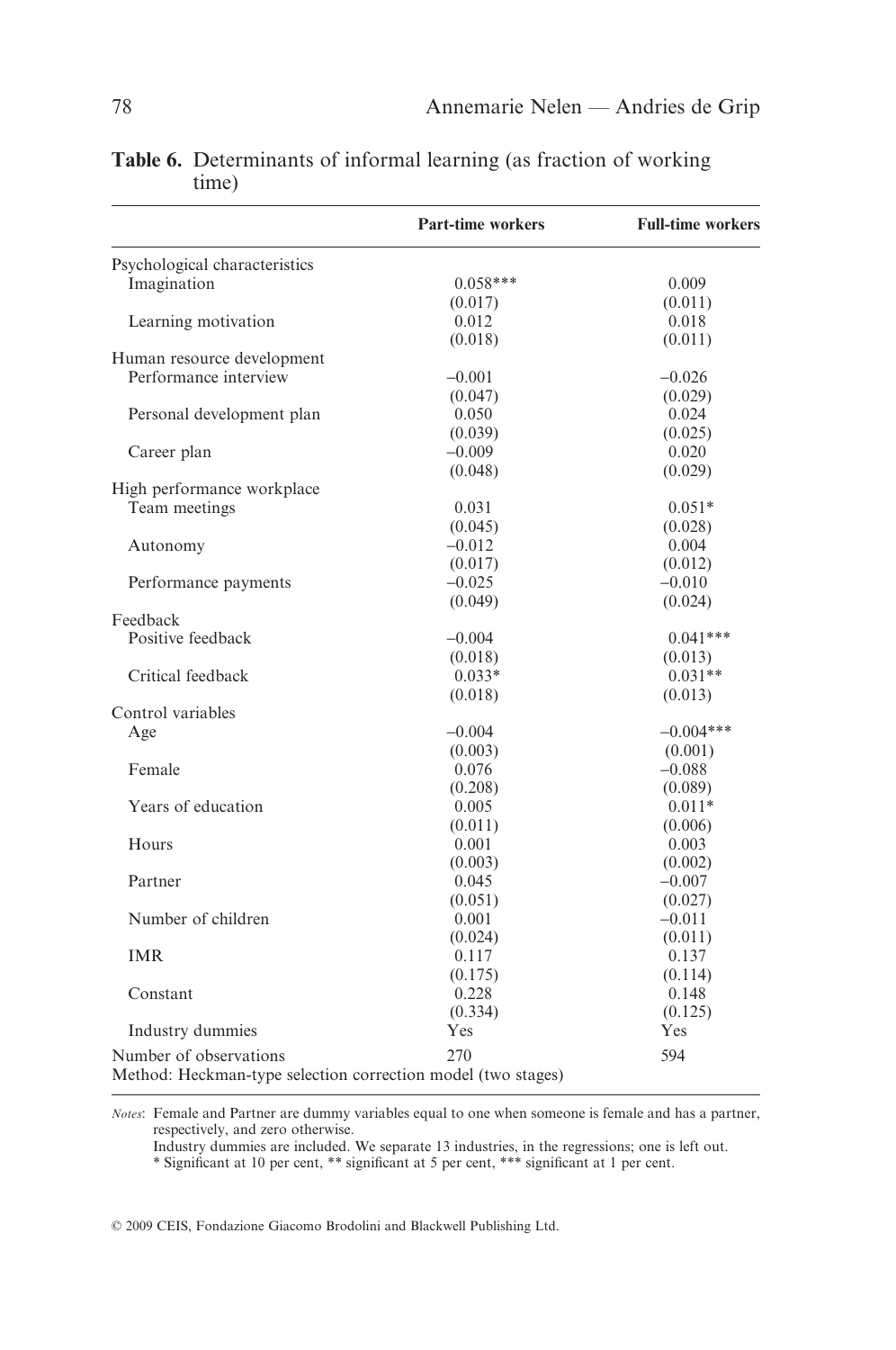variables. As can be seen in Table 6, age has a negative effect on informal learning for full-time workers. Full-time workers who are 1 year older spend on average around 0.4 per cent less on informal learning. Years of education only has a weakly significant positive effect on full-time workers' informal learning. Other control variables do not affect the fraction of working time spend on informal learning. As the IMRs are not significant in both the part-time and full-time informal learning equations, there seems to be no selection for both types of workers.<sup>17</sup>

*4.2.3 Part-time versus full-time workers.* Combining all forms of human capital investments, we can conclude that HRM policy is the main factor driving the human capital investments of full-time workers. Table 4 shows that full-time workers' chance to participate in training largely depends on the HRM practices of the firm they are working for. The role of HRM practices implies that in firms with good HRM practices, the incidence of training participation is larger. Worker characteristics do not seem to play a big role. However, this changes when we analyse the number of training courses in which full-time workers participate. Even though the two variables that identify training-oriented HRM practices are still significant, learning motivation becomes important as well. Thus, the large pool of workers who receive training is divided by motivation. Those workers with high motivation distinguish themselves from other full-time workers by attending more training courses. Table 6 shows that informal learning behaviour of full-time workers is mainly explained by age and the feedback policy of the firm.

For part-time workers, the results are different. Table 4 shows that worker characteristics determine whether part-time workers participate in training or not. Even in companies that have elaborate HRM practices, only those workers who are motivated to learn and have a clear idea about their further development get trained. For part-time workers, not only training participation, but also the number of training courses attended is driven by these two variables.

The fraction of working time in which workers perform tasks from which they learn is fairly equal for part-time and full-time workers. However, whereas full-time workers' informal learning behaviour depends most on the feedback system of the firm where they are employed, this does not hold for part-time workers. Even though part-time workers get more feedback than full-time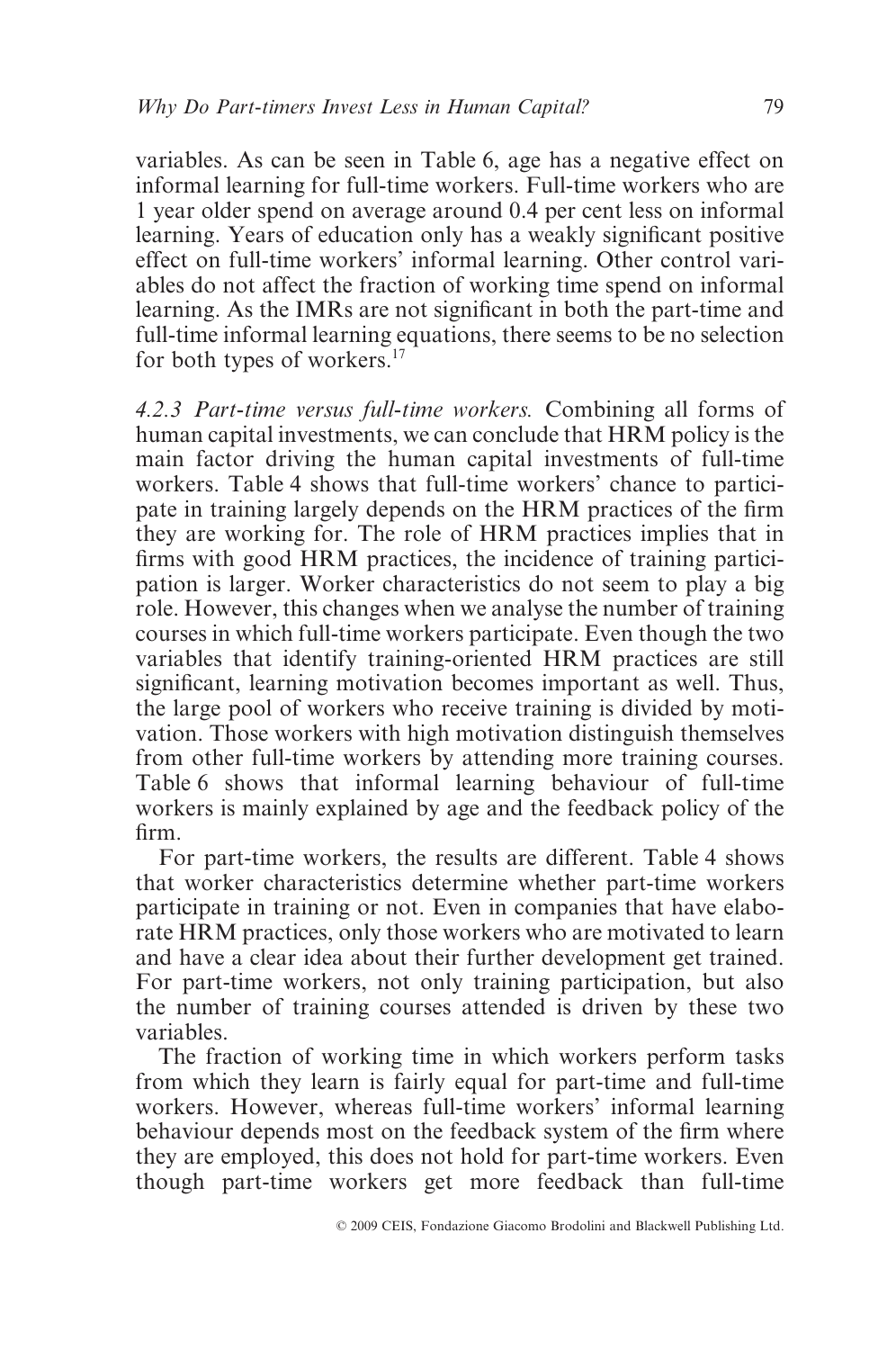workers, for part-time workers, the effect of critical feedback is only weakly significant. The positive feedback part-time workers get at their work is not related to their further development. Imagination of further development is the only factor that strongly stimulates informal learning behaviour of part-time workers. Again, personal drive seems to be the most important in explaining human capital investments of part-time workers.

It is remarkable to note that for part-time workers the determinants of formal training and informal learning are fairly similar, whereas for full-time workers there is a clear difference between formal training and informal learning determinants. Even though full-time workers are on average influenced mostly by human resource practices, human resource development such as performance interviews and personal development plans only seems to affect their formal training behaviour, whereas informal learning behaviour is stimulated by feedback in the workplace. All forms of human capital investments of part-time workers are driven by workers' characteristics such as imagination of further development and learning motivation.

## **5. Conclusion**

In this paper, we analysed the differences in the determinants of participation in both formal training and informal learning between part-time and full-time workers. Human capital theory expects both workers themselves and firms to be less willing to invest in part-time workers. We found that human capital investments of part-time workers are mainly supply-led. Psychological characteristics — imagination of one's own future development being the most important one — positively influence both formal training and informal learning. Human resource practices are hardly of any influence on part-time workers' further investments in human capital development. This is in sharp contrast with the determinants of full-time workers' participation in formal training and informal learning. Whereas psychological characteristics only affect full-time workers' formal training incidence, human resource practices are important for both formal training and informal learning. Formal training is stimulated in particular by human resource development practices such as performance interviews and personal development plans. Informal learning is positively affected by both positive and critical feedback in the workplace. It is remarkable that although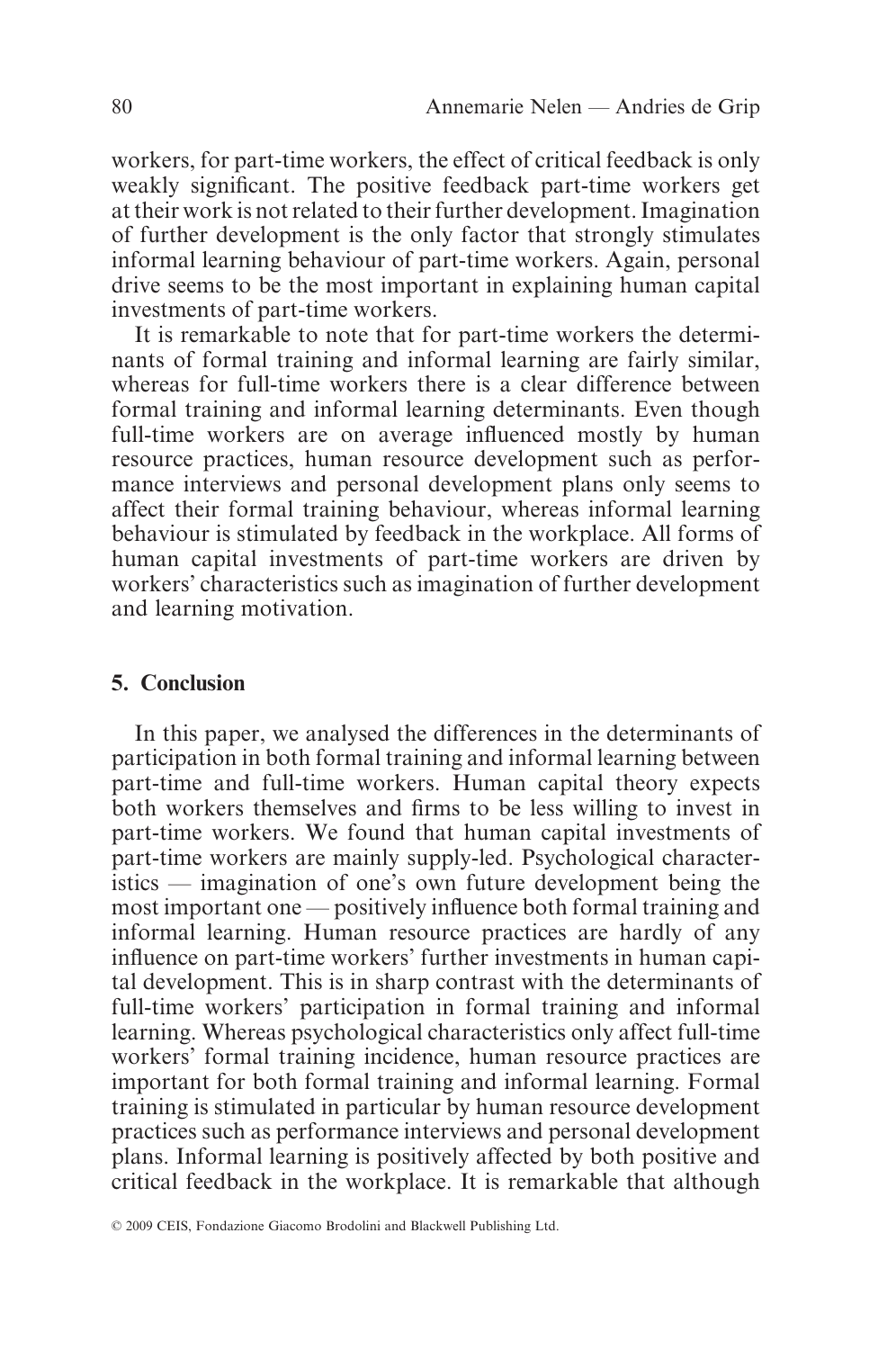part-time workers receive more feedback than full-time workers, we do not find a strong positive effect of feedback on informal learning behaviour of part-time workers. Probably, the feedback is not related to their further development.

In conclusion, the differences in human capital investments between part-time and full-time workers are mainly demand-led. Full-time workers are positively affected by human resource practices of the firm in which they are employed. However, firms do not effectively stimulate part-time workers in a similar way. Part-time workers can only partly compensate the lack of firm support when they have a high learning motivation and imagination of their future development.

## **Notes**

<sup>1</sup> Another stream of literature focuses on psychological characteristics that influence training participation through training motivation. For an overview of psychological characteristics on training motivation, see Colquitt *et al*. (2000). Examples are the role of anxiety (e.g. Webster and Martocchio, 1993), locus of control (e.g. Noe and Schmitt, 1986), and conscientiousness (e.g. Colquitt and Simmering, 1998) on training motivation.

<sup>2</sup> When analysing the determinants of both formal training and informal learning with contractual working hours in stead of actual working hours, our findings are confirmed. Within the group of part-time workers the contractual working hours become significant for both formal training and informal learning. For full-time workers, even more HRM practices are significantly positively related to formal training. Thus the results of the model with contractual working hours strengthen our main conclusions.

<sup>3</sup> Using the part-time work definition used in the DNB Household Survey leads to the same results as the findings we present in this paper.

<sup>4</sup> In the first wave of the Life-Long-Learning Survey in 2004, this percentage is about 30 per cent.

<sup>5</sup> The *hours* variable takes account of the effect that more working time increases the benefits of human capital as stated by human capital theory.

<sup>6</sup> As the Survey does not provide information on firm size, we cannot include this in the analysis.

<sup>7</sup> We combined two industries because of the small numbers of observations. It concerns industries 1 (agriculture and extracting minerals) and 3 (energy and water supply).

<sup>8</sup> We also extended our selection model to control for selection into (un)employment. However, this did not affect our results.

<sup>9</sup> As Maximum Likelihood estimation relies on the joint normality assumption of the errors in the selection equation and the equation of interest, misspecification of one of the equations results in inconsistency. Although the two-step estimator is less efficient if both equations are correctly specified, the estimator is less sensitive to inconsistency because it only relies on conditional moments (cf. Beblo *et al*., 2003).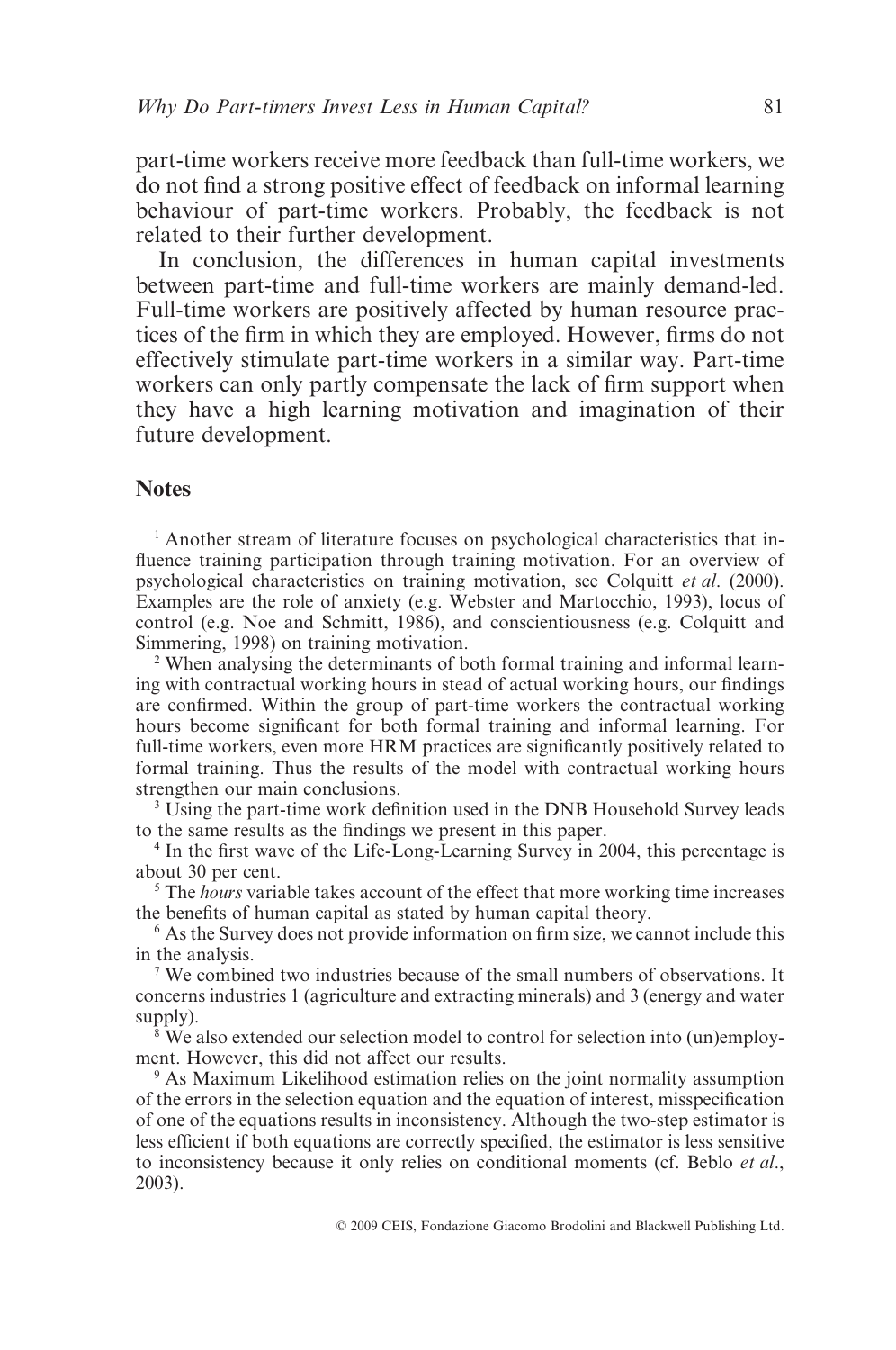<sup>10</sup> Wooldridge (2002) stated that when a count variable only takes a small number of values count data models are more appropriate than Tobit models (p. 520).

<sup>11</sup> We use the Lagrange Ratio test to test for overdispersion. With a Lagrange Ratio statistic of 49.638, we are sure that the Negative Binominal Regression model is preferred above the Poisson model. See Cameron and Trivedi (1998).

<sup>12</sup> As all equations include the same regressors, seemingly unrelated regression models are not needed (even if the three errors are correlated, ordinary least squares and Generalized Least Squares will provide identical estimators) and simultaneous models fail identification.

<sup>13</sup> The three variables that form the category  $HPW$  are not jointly significant either.

<sup>14</sup> The variables measuring *HPW* are not jointly significant either.

<sup>15</sup> We also estimated the explanatory variables on the hours spend on tasks from which workers learn. As the results of this estimation are comparable to the one in which informal learning is measured in fractions, we decided not to include these results explicitly in the paper.

<sup>16</sup> The human resource development practices are not jointly significant either, nor are the variables measuring HPW.

<sup>17</sup> Results do not change if we estimate a simple ordinary least squares model for informal learning.

## **References**

- Arthur J. B. (1994) 'Effects of Human Resource Systems on Manufacturing Performance and Turnover', *Academy of Management Journal* 37: 670–687.
- Beblo M., Beninger D., Heinze A. and Laisney F. (2003) 'Measuring Selectivitycorrected Gender Wage Gaps in the EU', ZEW Discussion Paper 3-74.
- Becker B. E. and Huselid M. A. (1998) 'High Performance Work Systems and Firm Performance: A Synthesis of Research and Managerial Implications', *Research in Personnel and Human Resources* 16: 53–101.
- Becker G. (1964) *Human Capital: A Theoretical and Empirical Analysis, with Special Reference to Education*, New York: NBER.
- Birdi K., Allan C. and Warr P. (1997) 'Correlates and Perceived Outcomes of Four Types of Employee Development Activity', *Journal of Applied Psychology* 82: 845–857.
- Borghans L., Golsteyn B. and De Grip A. (2007) 'Werkend leren', *ESB* 92: 260– 263.
- Cameron A. C. and Trivedi P. K. (1998) *Regression Analysis of Count Data*, Cambridge: Cambridge University Press.
- Colquitt J. A. and Simmering M. S. (1998) 'Conscientiousness, Goal Orientation, and Motivation to Learn during the Learning Process: A Longitudinal Study', *Journal of Applied Psychology* 83: 654–665.
- Colquitt J. A., LePine J. A. and Noe R. A. (2000) 'Towards an Integrative Theory of Training Motivation: A Meta-analytic Path Analysis of 20 Years of Research', *Journal of Applied Psychology* 85: 678–707.
- De Grip A., Hoevenberg J. and Willems E. (1997) 'Atypical Employment in the European Union', *International Labour Review* 136: 49–71.

© 2009 CEIS, Fondazione Giacomo Brodolini and Blackwell Publishing Ltd.